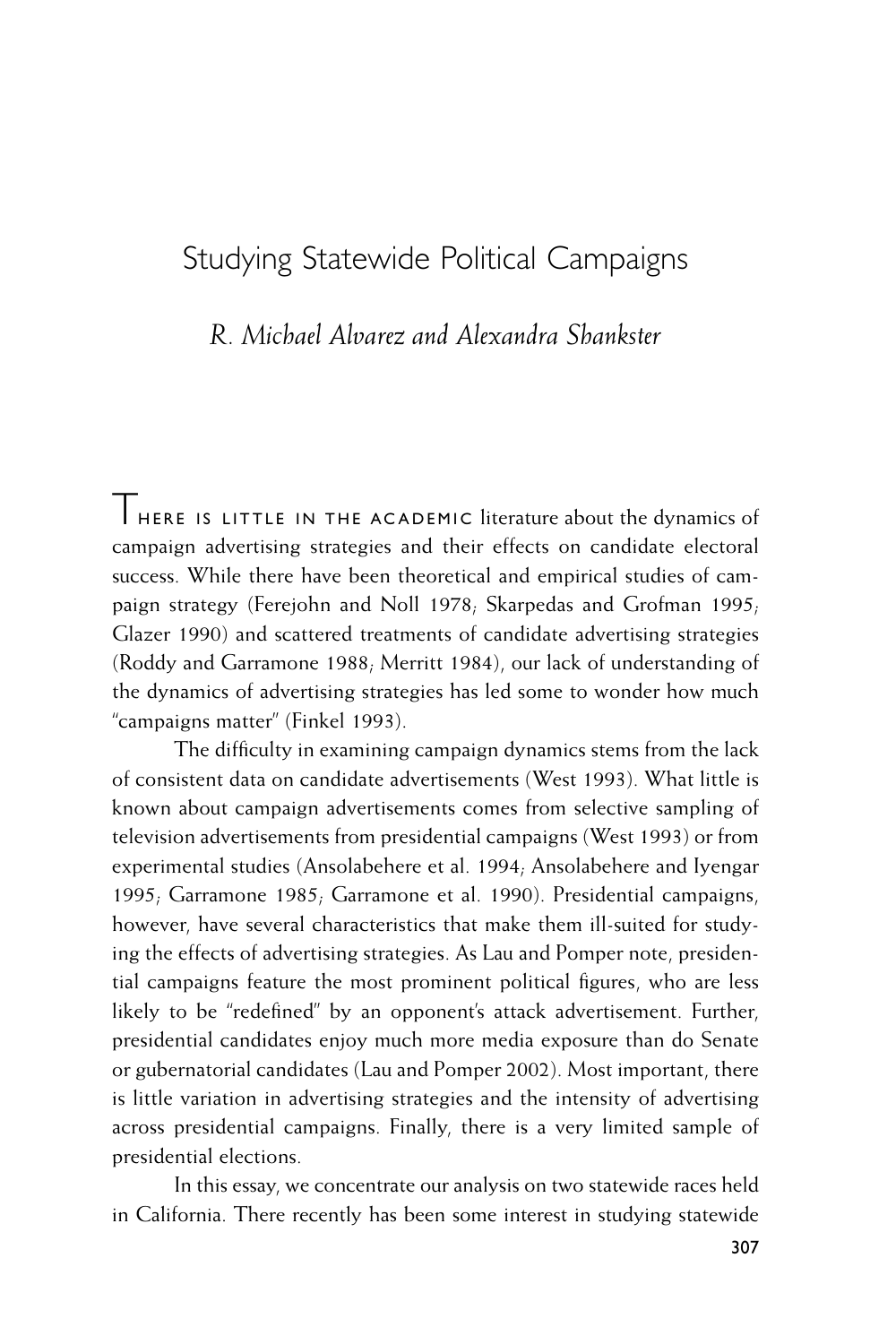### 308 Capturing Campaign Effects

campaigns, largely because they do provide an important new resource for studying political campaigns (Lau and Pomper 2002; Dalager 1996; Freedman and Goldstein 1999; Sellers 1998; West 1993). In campaigns for offices such as state governor, U.S. Senate, and other statewide seats, there exists a great variety of campaigns and advertising strategies. The intensity of statewide races varies enormously, both within states and over time. By studying the advertising strategies of statewide campaigns, the quasi-experimental setting produces a natural experiment in which we may, in effect, study both dosage and treatment effects of campaign advertising.

In this essay we analyze data collected during the final eight weeks of two statewide campaigns in California during 1994: the races for governor and Senate. The campaigns were hard fought in that year and provide an interesting laboratory in which to study intense campaigns over time and to compare the advertising strategies between races. We first begin by presenting data from the television advertisements from these two races. This database of television advertisements from the last eight weeks of these races provides a unique opportunity to examine the strategies used in each campaign as candidates tried to get their messages through to the same voters. Next, we turn to the politically relevant questions: Did these advertisements matter? Did the messages the candidates sent through their television advertisements influence the electorate? To answer these questions, we use two sets of polling data from this election to see whether these television advertisements effectively communicated the messages of each candidate to the intended audience. We conclude with ways to improve the analysis of political campaigns by concentrating on suggestions for studying voter response to multiple campaign stimuli in one election year.

# Data and Methods

We draw upon two sources of data in this essay. Both are taken from an intensive analysis of campaign television advertising. The first set contains advertisements from the 1994 California Senate race and the second, from the 1994 California governor's race. During the final eight weeks of the 1994 general election campaign, we videotaped prime-time television (6:00 p.m.–midnight) from the two most highly rated television channels in Los Angeles—KABC and KNBC. From these tapes, we obtained a dayby-day time-series of all television advertisements aired during this period by the four major party candidates for these offices: Pete Wilson and Kath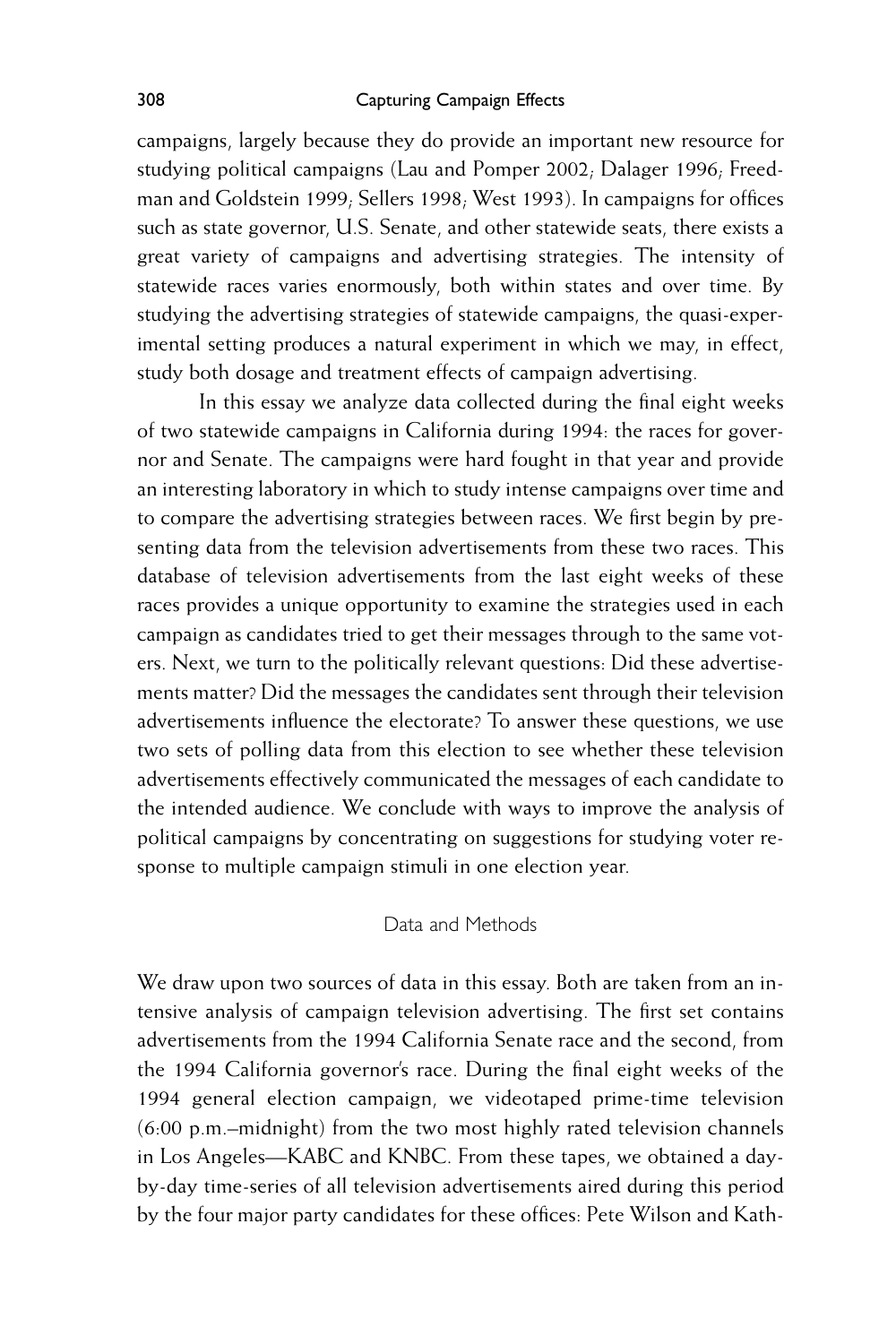leen Brown in the governor's race and Dianne Feinstein and Michael Huffington in the Senate race.<sup>1</sup>

In total, there were 682 advertisements aired during these weeks on these two stations, 340 from KABC and 342 from KNBC. This database is organized by individual advertisements, as we know both the day and the evening program during which each advertisement was aired. In total, 177 advertisements were aired by Wilson, 77 by Brown, 212 by Huffington, and 216 by Feinstein.

Importantly, candidate advertising is a method whereby a candidate tries to convey his or her message to an audience. Because a contested political campaign necessarily involves two or more candidates, an advertisement always focuses on one of the following: the candidate sponsoring the advertisement, the sponsoring candidate's opponent, or both the sponsoring candidate and the opponent in a comparative advertisement. As we shall show, the nature of the advertisement's focus often determines the tone: positive, negative, or a contrast of the candidates.2 Thus, each advertisement in this database was analyzed by content to determine the sponsoring candidate, the tone (positive, attack, or contrast), the focus (whether it was primarily focused on the sponsoring candidate, the opponent, or a comparative advertisement), and the general theme of the advertisement (policy issues, personality and background, or policy record).<sup>3</sup>

This coding scheme provides an excellent analytical tool with which to understand the motivations of the candidates during their campaigns. In particular, by studying the tone and focus of television advertisements, we can better understand the strategies candidates use at different points in their campaigns. Positive statements about oneself are used by a candidate to sell his or her candidacy to an uncertain or skeptical electorate. Attack advertisements focus on the mistakes of one's opponent and can induce uncertainty or reduce the electorate's affect for the opponent. Comparative advertisements, designed to draw contrasts between the candidate and the opponent, are used to accomplish the goals of both positive and attack advertisements simultaneously.

Furthermore, as we shall see subsequently, there are repeatedly observed dynamics involved in candidate advertising. Candidates generally start the campaign using positive strategies, especially when they are introducing themselves to an uncertain or skeptical electorate. Positive advertisements help develop positive effect and rapport between the electorate and the candidate, help the candidate in building his or her electorate base,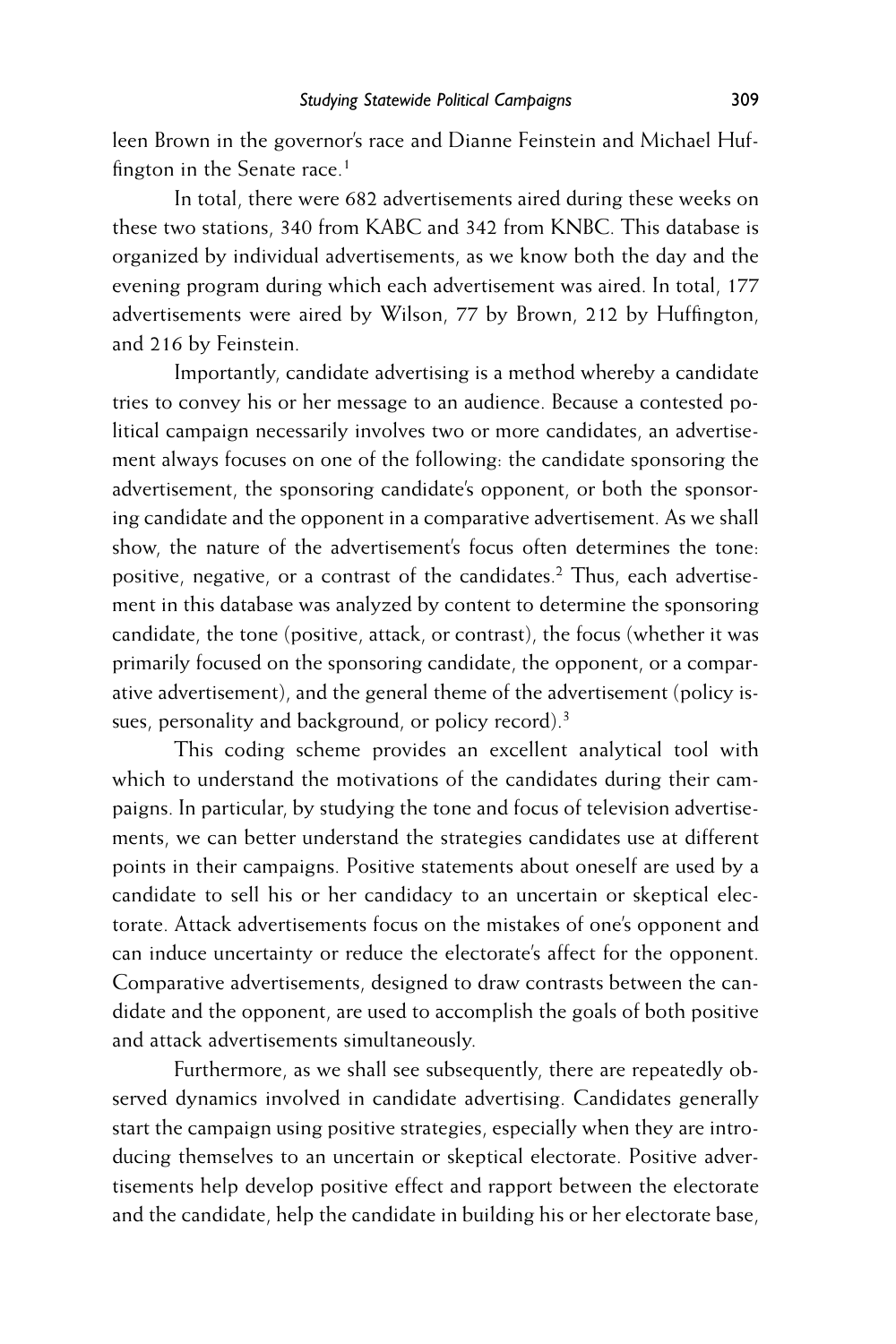and, finally, help attract swing voters. Negative advertisements, on the other hand, tend to be used later in the campaign. These advertisements can have unpredictable consequences, as candidates who are perceived to have crossed some threshold of negativity in the attack may suffer a backlash. Therefore, negative advertisements are used when the potential of backlash can be minimized, generally late in the race and quite often only when a candidate is falling behind in the polls. Comparative advertisements, which combine aspects of positive and attack strategies, are used throughout the race.

To match the campaign strategies determined using this database with voter responses, we use polling data from this election to probe the two ways in which television advertisements might influence voters. First, they may influence the weights that voters place on various issues. We use an exit poll conducted by the *Los Angeles Times* to examine how voters weighted issues in their voting behavior in this election. While this exit poll covered the entire state on Election Day, it contained a large oversampling of voters in the Los Angeles area. One important note of caution, however, in interpreting our results is the absence of any data on the viewing habits of respondents. As noted in a study by Freedman and Goldstein, exposure to any particular campaign advertisement is a function of both the frequency with which the advertisement was aired and the amount of television watched by the respondent (Freedman and Goldstein 1999). Ideally, we would have access to the latter and be able to incorporate it into our analysis. However, as this data was not available at that time, we instead estimate our results using only the frequency with which an advertisement was aired. We believe this is partially justified, as, regardless of who actually viewed the advertisement, candidates employed specific campaign strategies, acting *as if* voters were watching them.

Further, in their study, Freedman and Goldstein used the Polaris Ad Detecter, a tracking system that monitors political activity throughout the year. They found that, during the 1997 Virginia gubernatorial election, candidates were most likely to air advertisements during the daytime and early evening hours, concentrating most heavily on the half hour leading up to prime-time television (Freedman and Goldstein 1999). Therefore, we feel our analysis is likely to accurately capture the campaign tactics employed by candidates, because, as noted earlier, we analyzed advertisements aired between 6:00 p.m. and midnight.

Second, advertisements may influence voter evaluations of candi-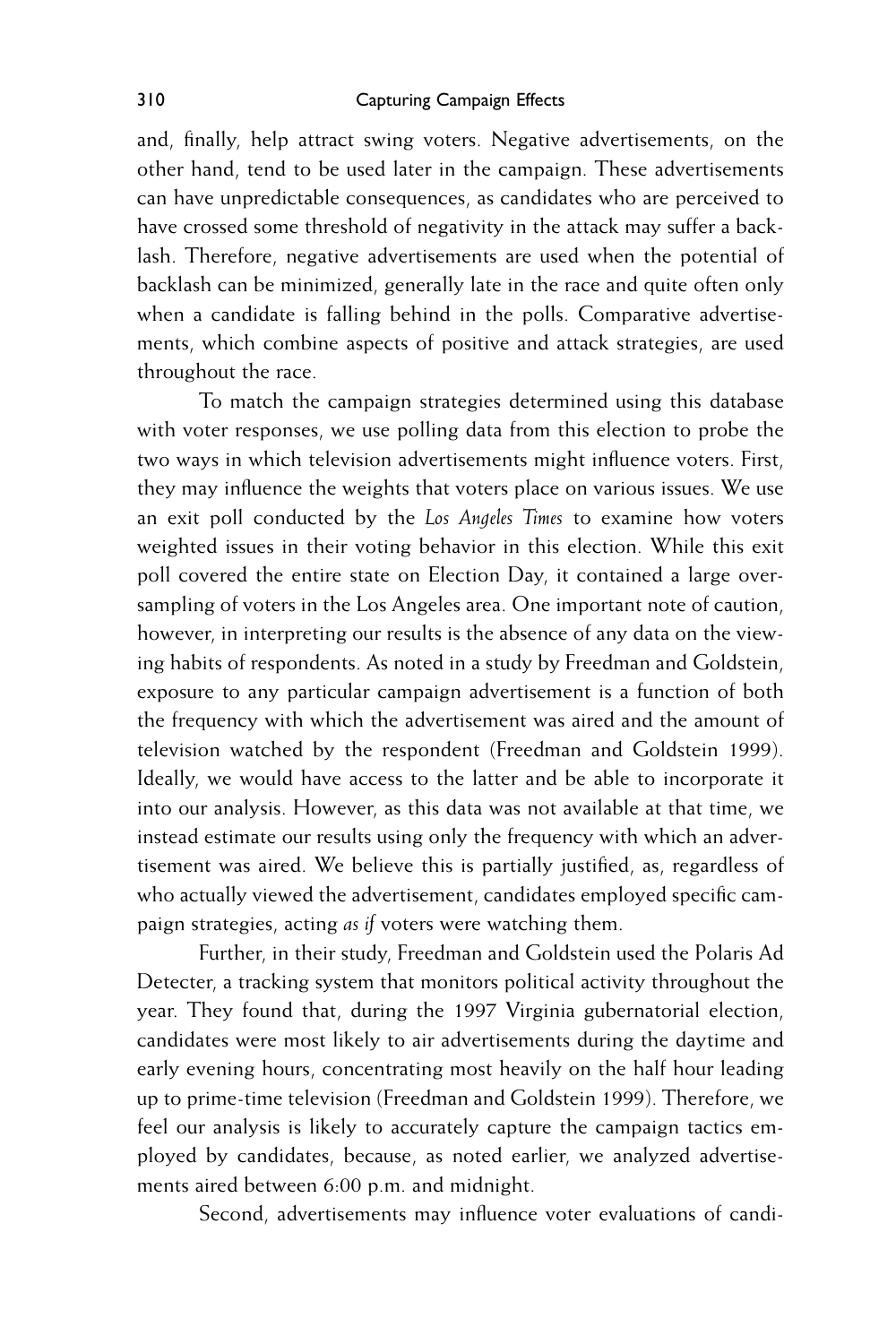dates over the course of the campaign season. We use three Field Polls from the general election campaign in 1994. These are telephone polls conducted statewide in July, September, and October 1994. As they are statewide samples, they provide an opportunity to examine the ways in which voters evaluated the candidates throughout the 1994 general election in California. Further, we may use these polls to determine whether changes in candidate evaluations correspond to changes in the media strategies of the candidates.

### The Advertising Strategies in the 1994 Campaign

# *Cumulative Results*

We begin by examining the general tone of candidate television advertisements in this election—whether the advertisements were primarily positive or negative or contrasted the candidates. We define a positive advertisement as one in which a candidate mentions factual information in a nonderogatory manner. Positive television advertisements, then, are primarily by one candidate about his or her own issue position, record, or personal background. We used the Surlin and Gordon (1977) operationalization of negative advertisements: a negative advertisement attacks the opponent's personality, policy platform, or party. To define contrast advertisements, we used Merritt's (1984) operationalization. Here, comparative advertisements highlight differences between candidates in order to highlight the superior qualities of the sponsor; these differ from negative advertisements that highlight the inferiority of the opponent.

Table 1 summarizes the relative frequencies of advertisement focus for each candidate (the gubernatorial candidates are in the left panels; the Senate candidates are in the right panels). These results provide mixed support for the common wisdom about the strategic interaction between incumbents and challengers. Jacobson (1992) summarizes the common types of advertising strategies for challengers as attempts "to convince people of their own virtues—at a minimum, that they are qualified for the office but they are not likely to get far without directly undermining support for the incumbent" (87). Incumbents, however, are commonly believed to ignore opponents when they feel safe but may strike preemptively at the challenger if feeling vulnerable (96).

It is apparent that the focus strategies within each race are quite similar. In contrast, the focus strategies across races are quite distinct. It is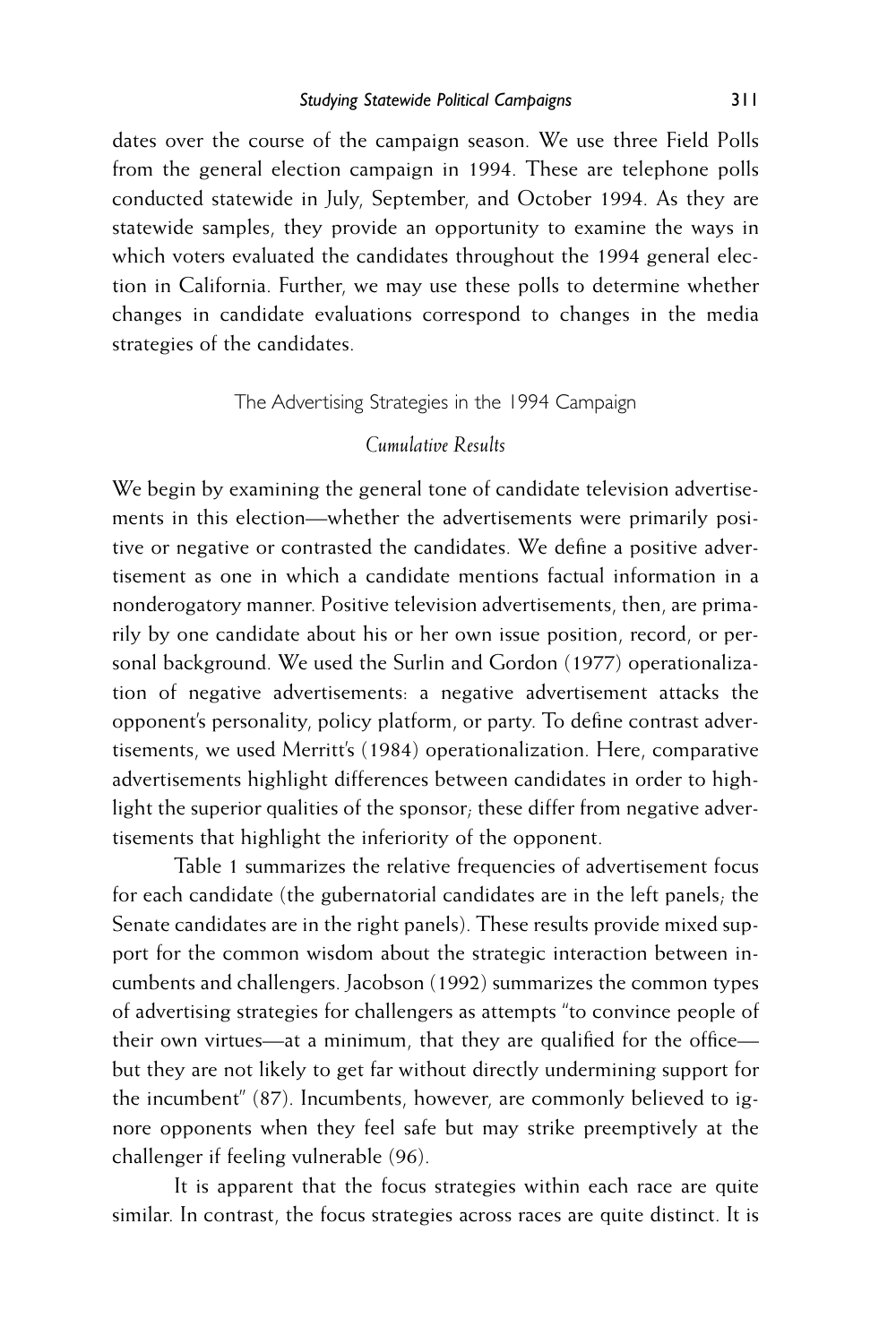possible that the vast difference observed in patterns is candidate driven or context specific. Feinstein went negative early in the race; Huffington then tried to protect himself by retaliating in kind. This tit-for-tat advertising strategy grew quite ugly, and by the end of the campaign, both candidates were primarily airing attack advertisement after attack advertisement.

In contrast, the gubernatorial campaign followed a more typical pattern. Wilson, the incumbent, aired more advertisements than did Brown (Wilson aired 177 advertisements during this period while Brown aired 77); however, both Brown and Wilson aired more positive than negative advertisements, thus conducting mainly positive campaigns (61 percent of Wilson's 177 advertisements and 68 percent of Brown's 77 advertisements were coded as positive in tone). For Brown, this might have been a suboptimal strategy, as the literature repeatedly finds that positive advertisements are less effective than negative advertisements. According to Guskind and Hangstrom (1988), it takes between five and ten viewings of a positive advertisement before the information sinks in. In contrast, it only takes one to two viewings of a negative advertisement for the message to have an impact on viewers.

Again, the Senate race differed greatly from the gubernatorial race.

|                       | Wilson                | Brown                   | Feinstein             | Huffington            |
|-----------------------|-----------------------|-------------------------|-----------------------|-----------------------|
| Advertisement type    |                       |                         |                       |                       |
| Positive              | 108(61)               | 52(68)                  | 6(3)                  | 24(11)                |
| Attack                | 63 (36)               | 23(30)                  | 158(73)               | 108(51)               |
| Contrast              | 6(3)                  | 2(2)                    | 52(24)                | 80 (38)               |
| Advertisement content |                       |                         |                       |                       |
| Issue                 | 128 (72)              | 52(68)                  | (0)<br>$\overline{0}$ | 28(13)                |
| Personal              | 7(4)                  | 0 (0)                   | 206(95)               | 28(13)                |
| Record                | 42(24)                | 25(32)                  | 10(5)                 | 156(74)               |
| <b>Issues</b>         |                       |                         |                       |                       |
| Taxes                 | 13(7)                 | 0 (0)                   | (0)<br>$\mathbf{0}$   | 15(10)                |
| Education             | (0)<br>$\overline{0}$ | 14(18)                  | (0)<br>$\mathbf{0}$   | 0 (0)                 |
| Crime                 | 56(32)                | (0)<br>$\overline{0}$   | (3)<br>6              | 28(19)                |
| Immigration           | 66 (37)               | (0)<br>$\mathbf{0}$     | (0)<br>$\overline{0}$ | 19(13)                |
| Ethics                | 0 (0)                 | (0)<br>$\boldsymbol{0}$ | 39(18)                | 89 (59)               |
| Morality              | (0)<br>$\overline{0}$ | $\overline{0}$<br>(0)   | 171 (79)              | (0)<br>$\overline{0}$ |
| Budget                | (0)<br>$\mathbf{0}$   | 23(30)                  | (0)<br>$\overline{0}$ | (0)<br>$\mathbf{0}$   |
| Economy               | 42(24)                | 40(52)                  | (0)<br>$\mathbf{0}$   | (0)<br>$\mathbf{0}$   |
|                       |                       |                         |                       |                       |

TABLE 1. Candidates, Advertisement Type, and Content

*Note:* Entries are the number of advertisements in each category, followed by the percentage of each type for the specific candidate.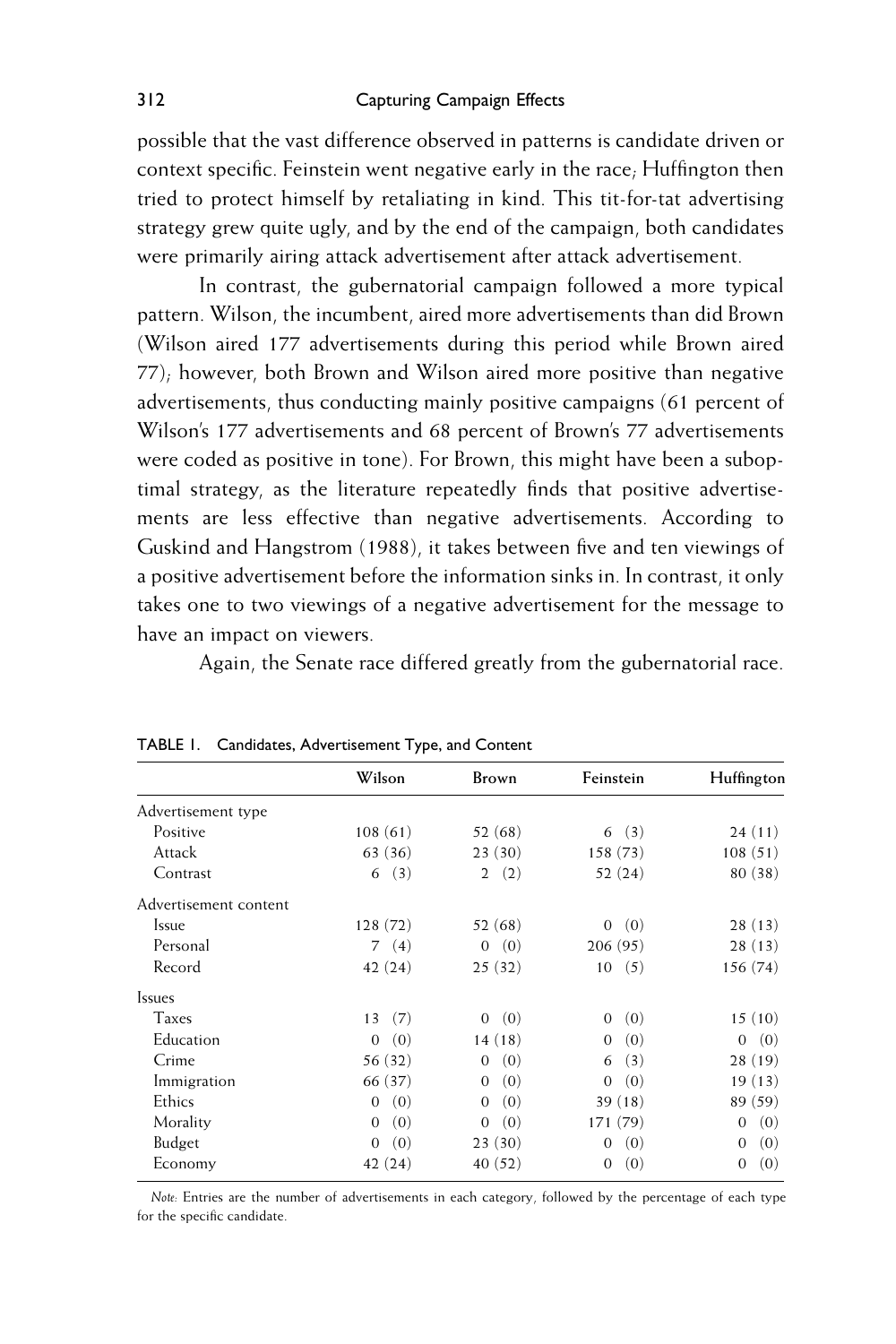Michael Huffington, the Republican challenger, aired attack advertisements about his opponent and comparative advertisements with almost equal frequency. He aired relatively few positive advertisements about himself. Dianne Feinstein, the Democratic incumbent, focused her advertisements almost exclusively on attacking Huffington.

In contrast to Jacobson's findings, Wilson and Brown aired advertisement types in roughly equal proportions. Wilson, in airing mainly positive advertisements, followed the strategy normally associated with strong, secure incumbents. What makes this strategy an odd choice is that Wilson should have been anything but secure about his reelection prospects—sixteen months before the general election, he was losing by at least 20 percent in many polls! As late as July 1994, Wilson was in a statistical dead heat with Brown (38.5 percent for Wilson, 42.7 percent for Brown, in the July 1994 Field Poll). That the race was this close in the middle of the summer, moreover, should have led Brown to attempt to undermine support for Wilson through negative advertising. However, Brown seems to have tried to win the race through primarily positive advertising, in the face of conventional wisdom.

Feinstein, the other incumbent, should have felt more secure, as she had a slight lead over Huffington before the general election heated up  $(44.4$  percent for Feinstein, 39.0 percent for Huffington). But in an environment characterized by uncertainty, Feinstein seems to have taken the risk averse strategy, mainly airing attack advertisements about her opponent. Furthermore, the challengers in both races seem to have followed the common wisdom outlined by Jacobson (1992); Wilson predominately attacked Brown, while Huffington used both attack and comparative advertisements in roughly equal proportions.

However, it is critical that we understand the content of these advertisements to better examine candidate advertising strategies. Table 1 also presents the breakdown of advertisement content into three general categories—whether the advertisement was primarily issue based, personality based, or record based—for each candidate. Both Wilson and Brown (left panels of table 1) focused heavily on issues in this race. Brown, however, sought to focus attention on both Wilson's record as governor and her own record as state treasurer. However, while the data in table 1 indicate that issues were a primary focus of advertising by these two candidates, it is not clear how informative these issue advertisements were.

During the Senate race, Huffington targeted Feinstein's record as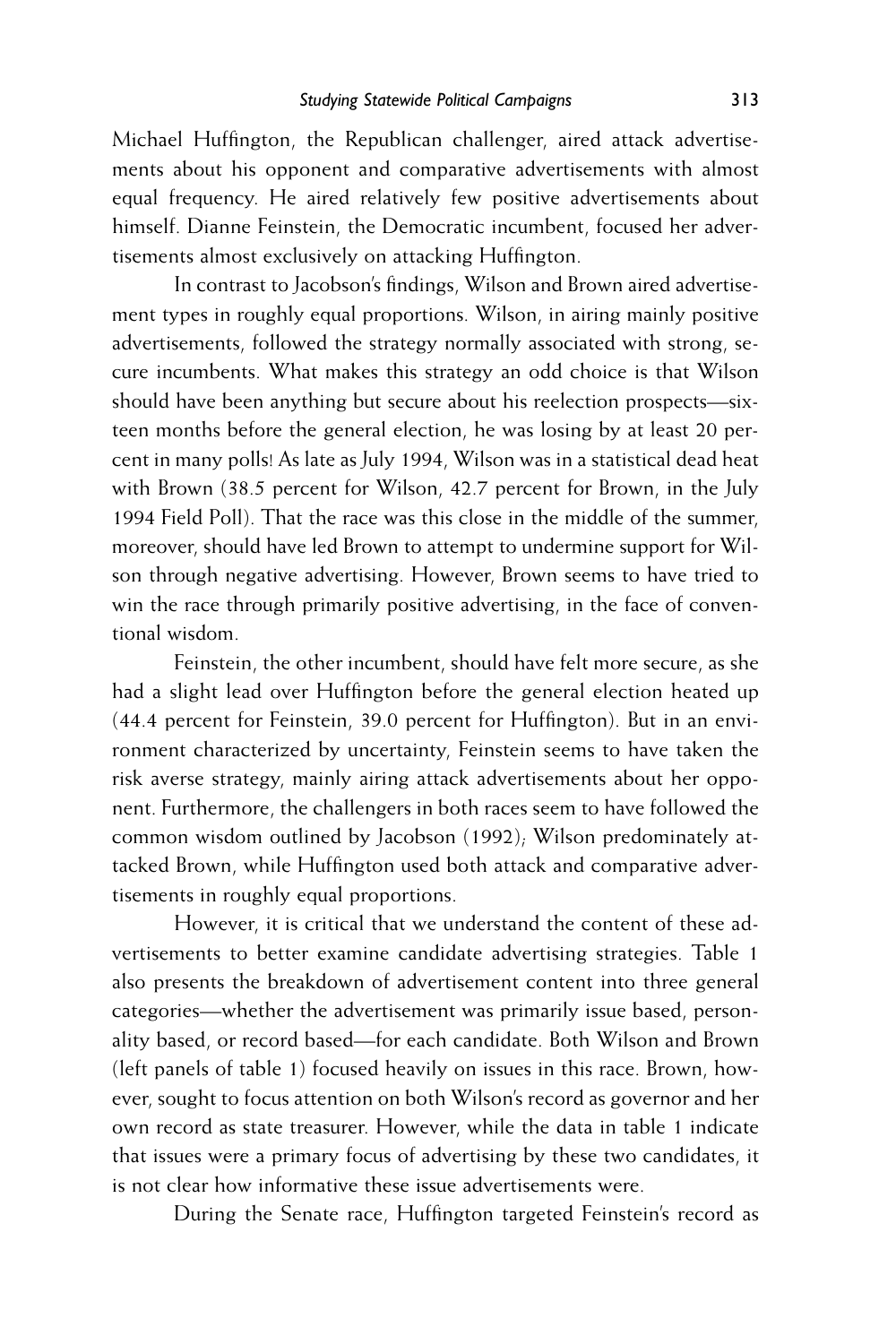incumbent senator, focusing mainly on her actions in office. There was a small amount of advertising by Huffington, however, focusing on both issues and personalities. But Feinstein's advertising strategy stands in clear contrast to Huffington's—she poured almost all of her advertising into attacks about Huffington's personal background.

Next, we examined the specific issues raised by the candidates in their advertising. We categorized all advertisements as having up to four specific themes. We then coded eight individual issues—taxes, education, crime, immigration, personal ethics, personal morality, state budget, and state economy. We present the frequencies of issue mention across the four campaigns at the bottom of table 1.

The governor's race focused on salient statewide issues. Wilson campaigned on the issues of illegal immigration, the state economy, crime, and taxes, while Brown focused most of her issue discussion on the state budget and economy. Wilson employed what the literature calls a "resonance strategy" (Johnson-Cartee and Copeland 1991; Combs 1979). This involves a series of persuasive messages that are "harmonious" with the experiences of the audience. In other words, political consultants search for hot buttons that they can exploit in the campaign (Combs 1979). In 1994, the major hot buttons were illegal immigration and crime, evidenced by the overwhelming passage of the controversial initiative Proposition 187.

The Senate race, however, was much more personal in nature than the governor's race. Huffington spent most of his television advertisement time discussing Feinstein's personal ethics. To a much lesser degree, he brought forward the more substantive issues of crime, illegal immigration, and taxes. Feinstein's strategy was quite clear: She devoted an overwhelming proportion of her advertising time on Huffington's personal morality and ethics. The more substantive issues received little attention in Feinstein's television advertisements.

These tables produce a revealing portrait of the candidate strategies in the 1994 California elections. A composite sketch of the cumulative evidence for each campaign's strategy shows the following:

Wilson aired mostly positive television advertisements, focusing on his own positions on issues. The issues he discussed most generally were illegal immigration, the state economy, crime, and the state budget. When Wilson went negative, it was strategically successful. Brown ran attack advertisements, which did not focus on salient issues. She also ran advertisements personally attacking Wilson,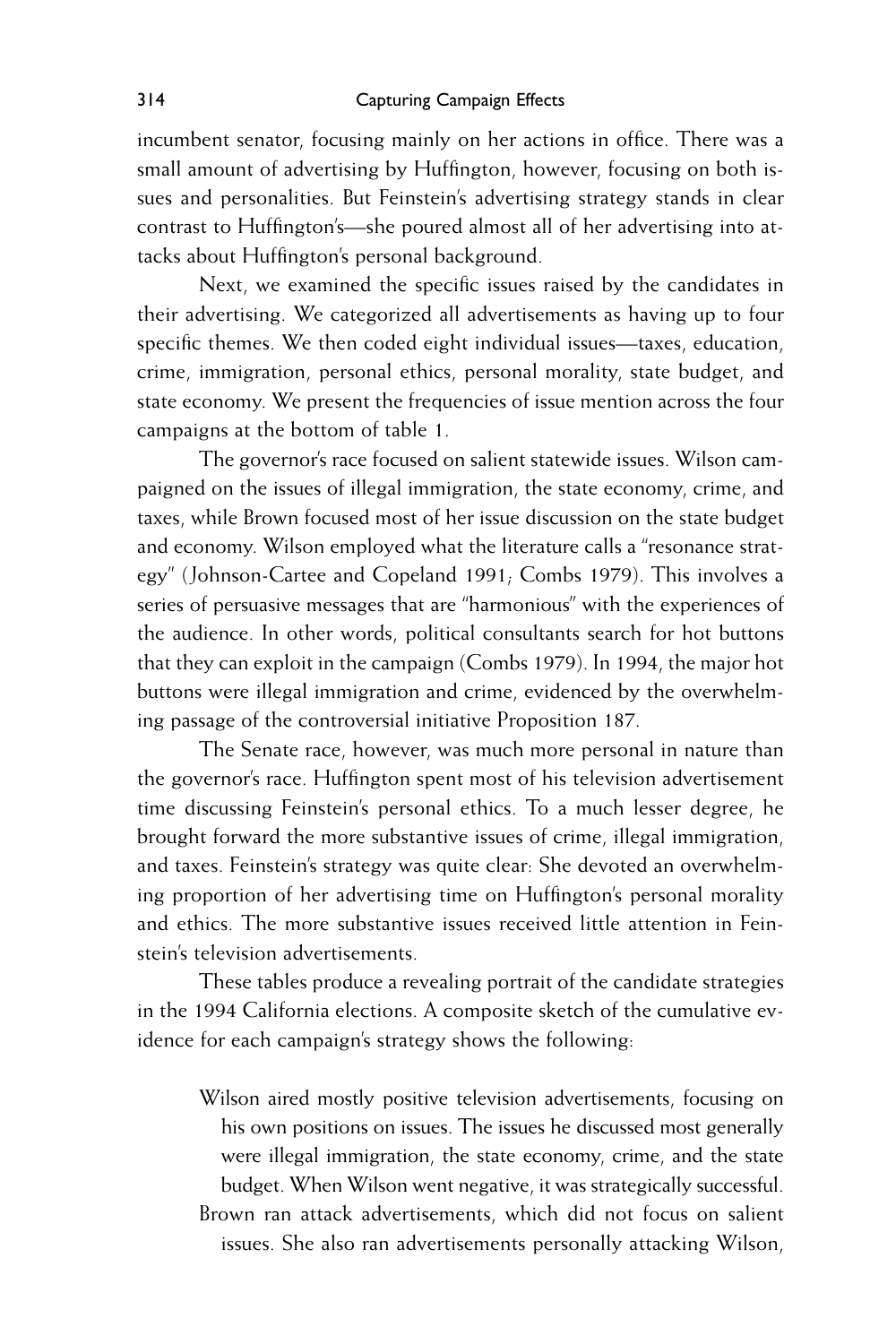which, according to the literature, does win the favor of the electorate. She focused on the state economy and budget in her advertisements.

- Feinstein relied almost exclusively on attack advertisements aimed at Huffington's personal morality and ethics.
- Huffington ran mainly attack advertisements against Feinstein; however, he also aired some comparative advertisements. In general, Huffington focused mainly on Feinstein's personal ethics, but he also discussed crime, illegal immigration, and taxes.

By examining the cumulative evidence on the content and type of television advertisements used by each candidate in this race, a composite sketch of each candidate's advertisement strategy can easily be drawn.

In conclusion, the dramatic differences we observe in candidate strategies by these four different statewide campaigns lead to an important point: Despite the fact that each of these candidates was campaigning within exactly the same constituency, it is clear that each candidate believed different issues needed to be emphasized. This is true even when we look at the issue focused within each race, especially Wilson's and Brown's. While there might be many explanations for these dramatic differences in campaign issue focus, it is important to note that the candidates were issuing different appeals to the same electorate.

The key question, then, is, Did the voters receive these messages? That is, did the candidates' issue strategies connect with the electorate in ways the candidates intended? Did voters realize that the candidates emphasized different issues from each other? We return to these points later.

# *Dynamic Results*

The analysis thus far has ignored the dynamic nature of our database of candidate television advertisements, which allows for an examination of the changing composition of each candidate's television advertisement strategy over the last eight weeks of the 1994 general election. In table 2 we give the weekly frequency of advertisements by the four campaigns. For the two gubernatorial candidates, Wilson maintained a consistent level of advertising throughout the last two months of the election. While Brown employed a similar strategy, surprisingly for a challenger, she aired few advertisements in the final, critical days of the election.

The Senate race stands in sharp contrast. There, Huffington was on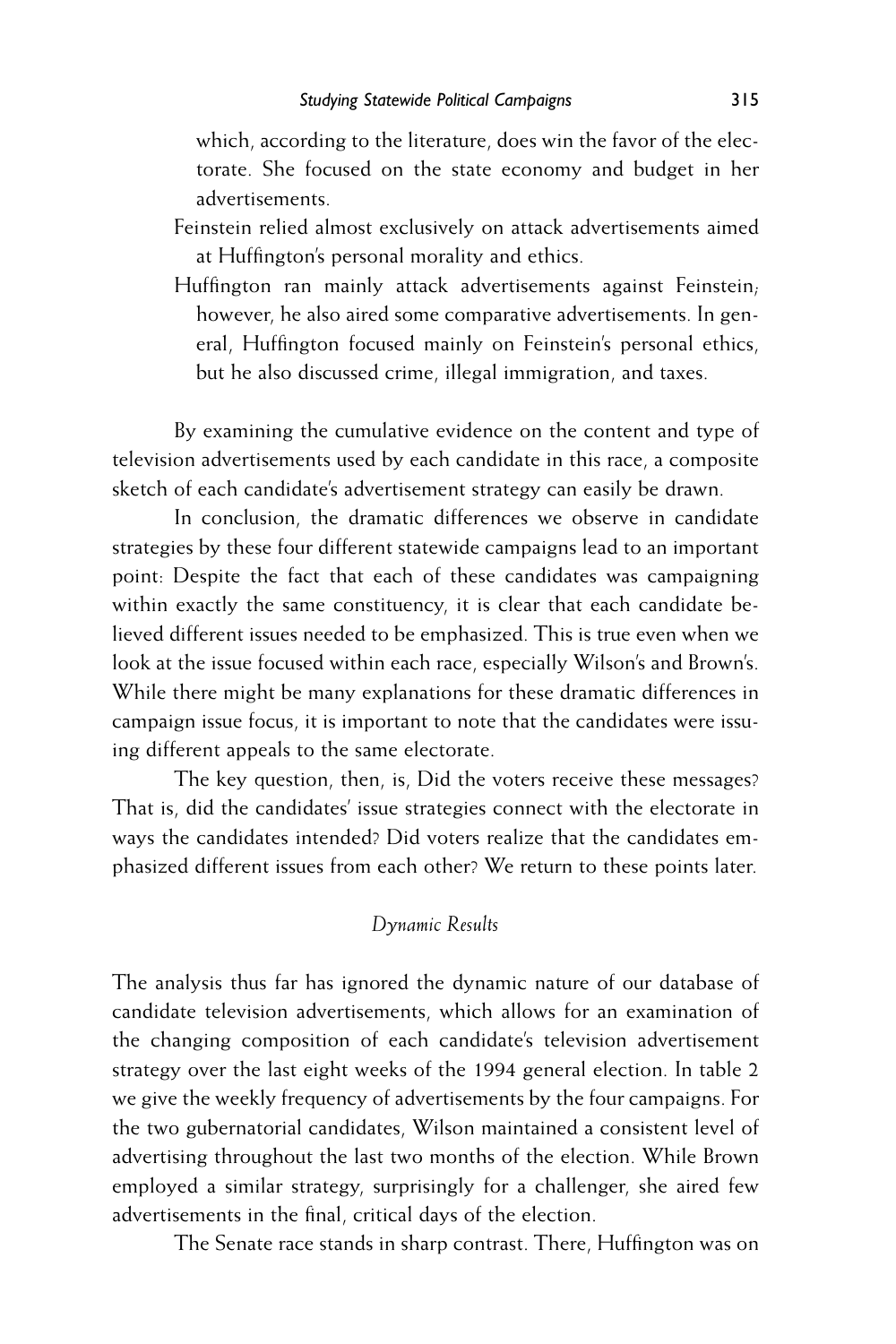the air consistently throughout the general election race, with an increase in advertising frequency in the last weeks of the election. Feinstein was not on the air in Los Angeles for the first week of the sample but advertised heavily in the last week of the race.

In addition to examining the frequency of advertisements, we may also observe *when* the candidates "went negative" and at what points in the campaign they were airing advertisements that were issue or personality based. In tables 3 and 4 we examine the weekly proportions of advertisements in each campaign by type (attack or positive in table 3) and by content (issue, personality, or record in table 4).

In table 3 we uncover more details about the advertising strategies of the candidates in this election year. In the first three weeks of this critical period of the election year, Wilson's advertisements were overwhelm-

| Candidate  |              |              |    |    | Campaign Week |    |    |    |
|------------|--------------|--------------|----|----|---------------|----|----|----|
|            |              | $\mathbf{c}$ | 3  | 4  | 5             | 6  |    | 8  |
| Wilson     | 12           | 11           | 9  | 11 |               | 8  | 13 | 24 |
| Brown      | 13           | 13           | C. | 16 | 18            | 12 | 18 | 5  |
| Huffington | 6            | 8            | 8  | 8  | 17            | 13 | 16 | 24 |
| Feinstein  | $\mathbf{0}$ |              | 14 | 16 | 13            | 13 | 15 | 28 |

TABLE 2. Candidate Advertising Share

*Note:* Entries are the percentage of advertisements aired by each candidate, in the respective week, of all advertisements aired by the candidate.

| Candidate  | Campaign Week  |                |                |                         |                |                |                |              |
|------------|----------------|----------------|----------------|-------------------------|----------------|----------------|----------------|--------------|
|            | 1              | $\overline{2}$ | 3              | $\overline{\mathbf{4}}$ | 5              | 6              | 7              | 8            |
| Wilson     |                |                |                |                         |                |                |                |              |
| Positive   | 100            | 75             | 63             | 5                       | 60             | 67             | 57             | 60           |
| Attack     | $\overline{0}$ | 25             | 37             | 95                      | 40             | 33             | 43             | 26           |
| Brown      |                |                |                |                         |                |                |                |              |
| Positive   | 100            | 70             | $\Omega$       | $\overline{0}$          | 93             | 100            | 93             | $\mathbf{0}$ |
| Attack     | $\mathbf{0}$   | 30             | 100            | 100                     | 7              | $\mathbf{0}$   | $\overline{0}$ | 75           |
| Huffington |                |                |                |                         |                |                |                |              |
| Positive   | $\overline{0}$ | 6              | 100            | 33                      | $\overline{0}$ | $\Omega$       | $\overline{0}$ | $\mathbf{0}$ |
| Attack     | $\overline{0}$ | $\Omega$       | $\overline{0}$ | 67                      | 64             | 57             | 58             | 74           |
| Feinstein  |                |                |                |                         |                |                |                |              |
| Positive   | $\overline{0}$ | $\mathbf{0}$   | $\mathbf{0}$   | $\overline{0}$          | $\mathbf{0}$   | $\overline{0}$ | 6              | 7            |
| Attack     | $\overline{0}$ | 100            | 100            | 100                     | 100            | 96             | 36             | 40           |

#### TABLE 3. Candidate Advertising Type

*Note:* Entries are the percentage of positive or attack advertisements aired each week by the candidate. Numbers do not sum to 100 due to the omission from this table of contrast advertisements.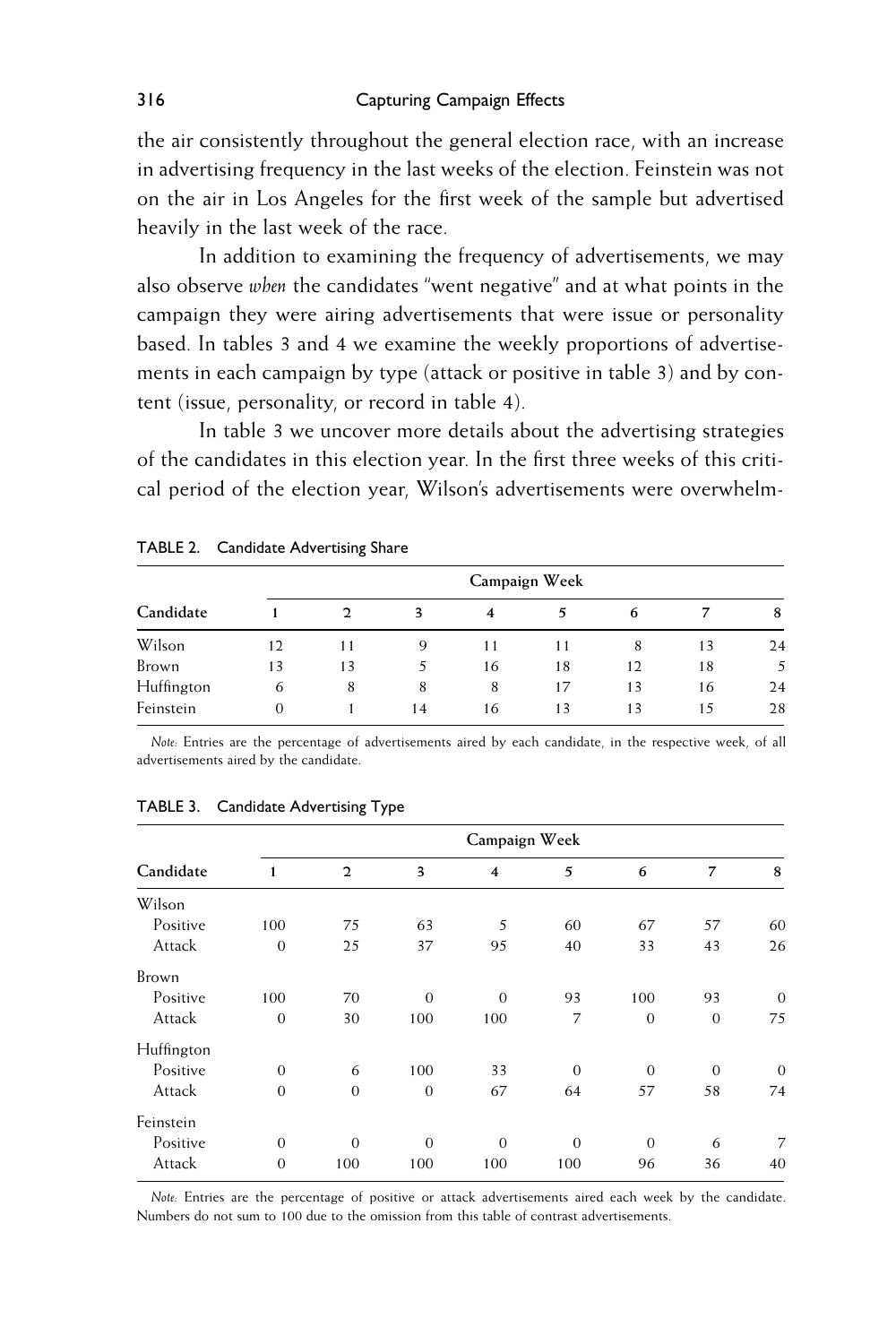ingly positive. But in the fourth week Wilson "went negative." Wilson's strategy shifts again in the next week, when his advertisements again become positive heading into Election Day.

Brown's strategy was quite different from Wilson's. In the first two weeks Brown aired positive advertisements more frequently than negative ones. In the third and fourth weeks Brown's strategy turned totally negative. This strategy dramatically shifts in the fifth week of the general election campaign, when Brown aired mainly positive advertisements for the next three weeks. Only in the last week did she return to negative advertisements.

The Senate race shows the use of different strategies in the types of messages communicated by the candidates in their television advertisement strategies. Huffington aired, almost exclusively, comparative advertisements in the first two weeks and then turned to positive advertisements in the third week. In the fourth week, Huffington "went negative," and his drumbeat of negative messages continued throughout the end of the race.

Feinstein "went negative" earlier than did Huffington. Recall from table 2 that Feinstein aired few television advertisements in the first two weeks of this race—the few she aired in the second week were negative. All of her advertisements contained negative attack messages in the third

|            |                | Campaign Week  |                         |              |                |                |                |                |  |
|------------|----------------|----------------|-------------------------|--------------|----------------|----------------|----------------|----------------|--|
| Candidate  | 1              | $\overline{a}$ | $\overline{\mathbf{3}}$ | 4            | 5              | 6              | $\overline{7}$ | 8              |  |
| Wilson     |                |                |                         |              |                |                |                |                |  |
| Issue      | 5              | 45             | 69                      | 100          | 100            | 100            | 83             | 79             |  |
| Person     | $\Omega$       | $\overline{0}$ | $\mathbf{0}$            | $\mathbf{0}$ | $\overline{0}$ | $\overline{0}$ | 17             | $\overline{7}$ |  |
| Record     | 95             | 55             | 31                      | $\mathbf{0}$ | $\mathbf{0}$   | $\overline{0}$ | $\overline{0}$ | 14             |  |
| Brown      |                |                |                         |              |                |                |                |                |  |
| Issue      | 100            | 70             | $\overline{0}$          | $\mathbf{0}$ | 92             | 100            | 93             | $\mathbf{0}$   |  |
| Person     | $\overline{0}$ | $\overline{0}$ | $\Omega$                | $\Omega$     | $\overline{0}$ | $\overline{0}$ | $\overline{0}$ | $\mathbf{0}$   |  |
| Record     | $\mathbf{0}$   | 30             | 100                     | 100          | 7              | $\overline{0}$ | 7              | 100            |  |
| Huffington |                |                |                         |              |                |                |                |                |  |
| Issue      | 46             | 56             | $\Omega$                | $\Omega$     | $\Omega$       | $\Omega$       | $\Omega$       | 26             |  |
| Person     | $\overline{0}$ | 6              | 35                      | 17           | $\Omega$       | $\Omega$       | $\Omega$       | 36             |  |
| Record     | 54             | 38             | 65                      | 83           | 100            | 100            | 100            | 38             |  |
| Feinstein  |                |                |                         |              |                |                |                |                |  |
| Issue      | $\mathbf{0}$   | $\Omega$       | $\Omega$                | $\Omega$     | $\Omega$       | $\Omega$       | $\Omega$       | $\Omega$       |  |
| Person     | $\Omega$       | 100            | 100                     | 100          | 100            | 100            | 94             | 87             |  |
| Record     | $\mathbf{0}$   | $\overline{0}$ | $\mathbf{0}$            | $\mathbf{0}$ | $\overline{0}$ | $\overline{0}$ | 6              | 13             |  |

TABLE 4. Candidate Advertising Content

*Note:* Entries are the percentage of issue, person, or record advertisements aired by each candidate during the respective weeks.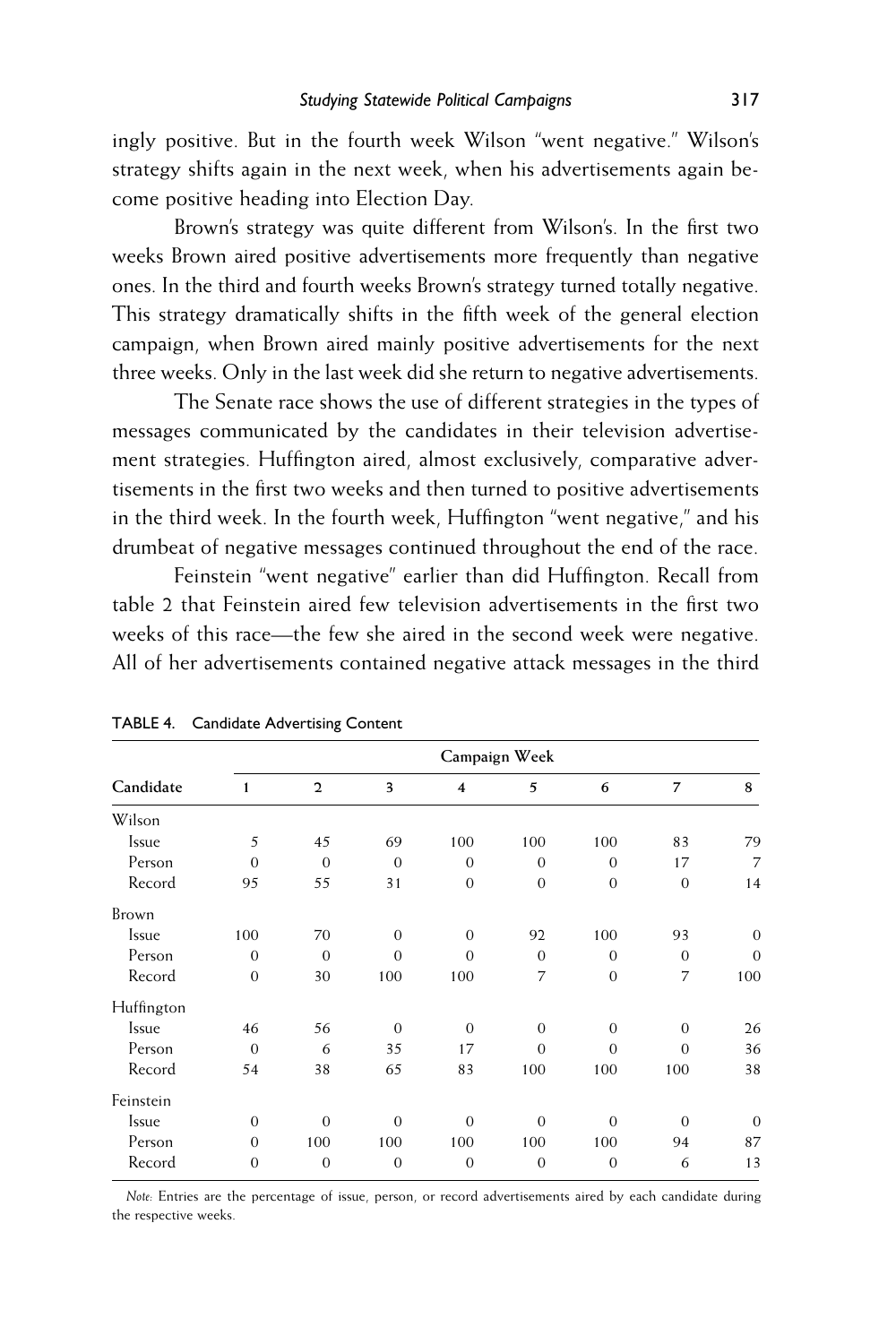through fifth weeks of this time period. In the seventh and eighth weeks, however, Feinstein reduced the frequency of her negative advertisements and used a slightly higher frequency of comparative advertisements.

What seems to be happening in these races? The amount of heterogeneity across candidates, races, and time makes this a complicated set of campaigns to examine. However, some general patterns stand out. In the governor's race, Wilson began with positive advertisements, as we might expect from an incumbent who is ignoring his opponent. But when Brown "went negative" in the third and fourth weeks, Wilson responded with his own series of negative advertisements. While Brown returned to negative attacks at the end of the campaign, Wilson resumed his positive messages at the end—and easily won the election.

Table 4 breaks down the content of the candidate advertisements by week of the campaign. Again, Wilson's advertisements were primarily focused on his issue positions and his record, so there were few advertisements attacking Brown's record and personal background. Early in this campaign period, Wilson talked about Brown's record; but for most of this time Wilson stressed issues. Brown also discussed mainly issues and Wilson's record. Early in the race (the first two weeks) Brown talked mainly about issues in her television advertisements. She then moved mainly to a discussion of Wilson's record. Then she shifted back to issues, and, finally, in the last week of the race she aired record-oriented advertisements.

In the Senate race, Huffington focused his early comparison-based advertising strategy on emphasizing the distinction between his and Feinstein's records in office and issue emphases. Then, Huffington began to attack, and these attacks were predominately aimed at Feinstein's record as an incumbent. In the last week, though, Huffington mixed his message considerably by airing advertisements about issues, personalities, and the record, all in roughly equal proportions. Feinstein's message content was clear—she attacked Huffington's personal background almost exclusively. In the final weeks, her use of contrast advertisements contained some mention of their respective records but was primarily focused on personal backgrounds.

## Strategy, Advertisements, and Voter Response

The primary question still remains to be answered: Did the various advertising strategies used by the candidates during these campaigns influence the electorate? In other words, were these advertising strategies effective?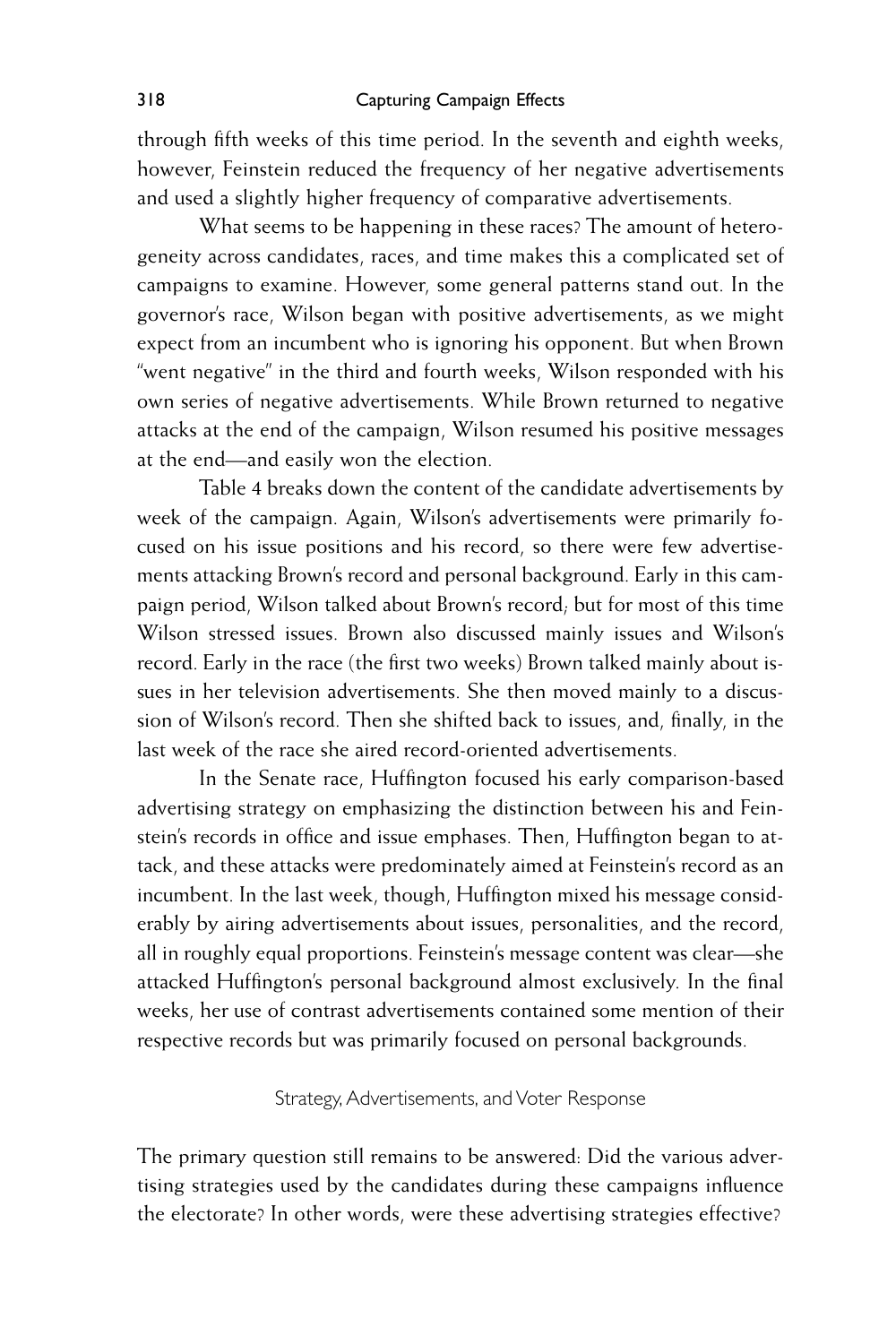For television advertisements about a particular issue to "matter" in an election campaign, a number of initial conditions must be satisfied. First, there must be voters in the electorate who feel that this issue is important or salient. Second, one or both of the candidates must have taken a position on the issue that is perceived with some degree of clarity by the electorate. Third, voters must receive the message about the issue.

Once these conditions are met, there are two distinct ways in which advertisements about an issue might influence voter decision making. The first is that these advertisements might influence the criteria upon which voters evaluate the candidates. For example, the fact that Brown attacked Wilson's record as incumbent governor might have influenced the way in which voters evaluated Wilson—voters might have focused on Wilson's record in office as an important factor in determining whether to vote for him rather than on the issues that Wilson raised in his advertisements. The second is that the advertisement strategies might influence the evaluations of the candidates directly, and, hence, the advertisements might persuade voters to change their preferences from one candidate to another. For example, Feinstein's predominately negative attack advertisements against Huffington might have led voters to evaluate Huffington more negatively and to then vote against him on Election Day.

# *Advertisements and Voter Decisions*

Recall from the previous section that candidates tailored their messages to the electorate quite differently. Wilson and Brown stuck largely to issues, while Huffington and Feinstein focused on personal factors. This leads us to expect, first, that *issues of crime, illegal immigration*, taxes, and the state economy *ought to be more important to voters in their evaluations of the gubernatorial candidates, while personal ethics and morality ought to play a greater role in voter evaluations of the Senate candidates.* This expectation is a direct consequence of the patterns observed in table 1. There we showed that Wilson and Brown discussed crime, illegal immigration, taxes, and the state economy in their television advertisements, while Feinstein and Huffington discussed almost solely personal issues. Second, we expect that voters who are *more exposed to television advertisements ought to be more likely to use the information stressed in the advertisements of the candidates in their decisions.* Third, we predict that *since issues were discussed to a much greater extent in the gubernatorial race than in the Senate race, we should* find that issues "matter more" in governor voting than in Senate voting.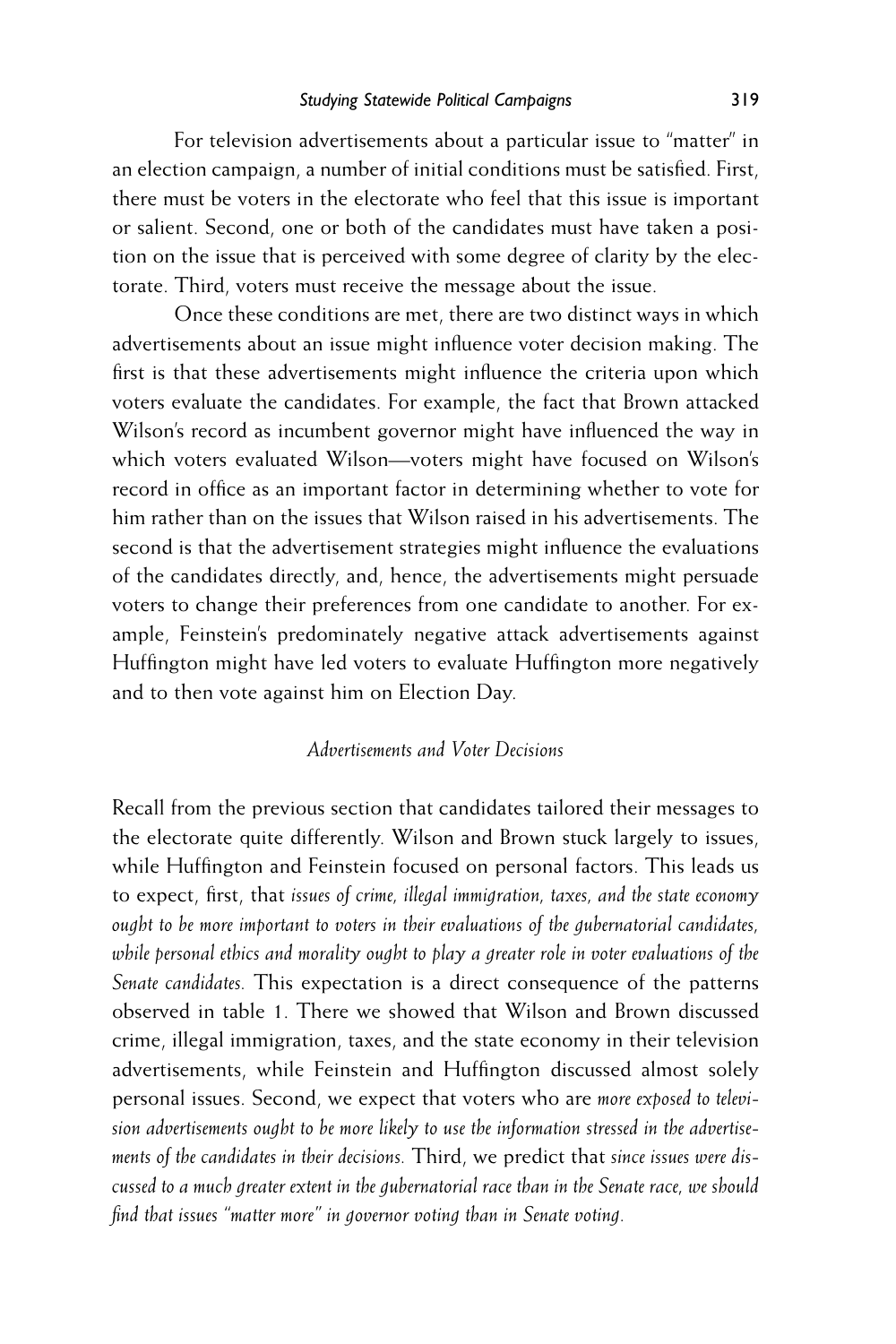In table 5 we give the percentages of Los Angeles–area voters for each candidate who mentioned one of eight possible issues as important in their voting decisions: taxes, education, crime, immigration, ethics, morality, the state budget, or the economy and jobs.<sup>4</sup> In table 5 the percentages are given first, followed by the number of voters in the sample mentioning the issue as important.<sup>5</sup>

Immigration was an overwhelmingly important issue for Los Angeles–area voters in 1994. From 30 to 45 percent of the supporters of each candidate mentioned immigration as an important issue in their decision making. The variance that exists in these percentages is largely partisan, with 30 to 35 percent of Brown and Feinstein supporters interested primarily in immigration. In contrast, roughly 45 percent of Wilson and Huffington supporters were concerned with immigration.

Closer examination of the other issues shows that the supporters of different candidates in each race did not appear to benefit much from differential issue appeals. In the governor's race, supporters of Brown and Wilson both placed immigration and crime as the top two issues in their voting decisions. Brown's supporters saw education as the third most important

|               | <b>Voters Supporting</b> |        |           |            |  |  |
|---------------|--------------------------|--------|-----------|------------|--|--|
|               | Brown                    | Wilson | Feinstein | Huffington |  |  |
| Taxes         | 2.6                      | 4.2    | 2.3       | 4.4        |  |  |
|               | (30)                     | (72)   | (30)      | (62)       |  |  |
| Education     | 14.1                     | 7.1    | 12.1      | 7.6        |  |  |
|               | (161)                    | (123)  | (159)     | (107)      |  |  |
| Crime         | 17.5                     | 16.9   | 18.4      | 15.6       |  |  |
|               | (201)                    | (292)  | (241)     | (219)      |  |  |
| Immigration   | 32.4                     | 44.7   | 35.4      | 44.6       |  |  |
|               | (371)                    | (771)  | (465)     | (625)      |  |  |
| Ethics        | 12.7                     | 7.6    | 11.7      | 7.2        |  |  |
|               | (145)                    | (131)  | (154)     | (101)      |  |  |
| Morality      | 5.6                      | 9.0    | 5.1       | 10.4       |  |  |
|               | (64)                     | (155)  | (67)      | (146)      |  |  |
| State budget  | 3.3                      | 2.8    | 3.3       | 2.6        |  |  |
|               | (38)                     | (49)   | (43)      | (37)       |  |  |
| Economy, jobs | 11.9                     | 7.7    | 11.7      | 7.4        |  |  |
|               | (136)                    | (133)  | (154)     | (103)      |  |  |
| Total sample  | 1,146                    | 1,726  | 1,313     | 1,400      |  |  |

TABLE 5. Important Issues among Southern California Voters

*Note:* Data from the 1994 *Los Angeles Times* Exit Poll, Southern California voters. Entries give the percentage of voters for each candidate who said the particular issue was of importance to them, followed by the number of respondents in parentheses.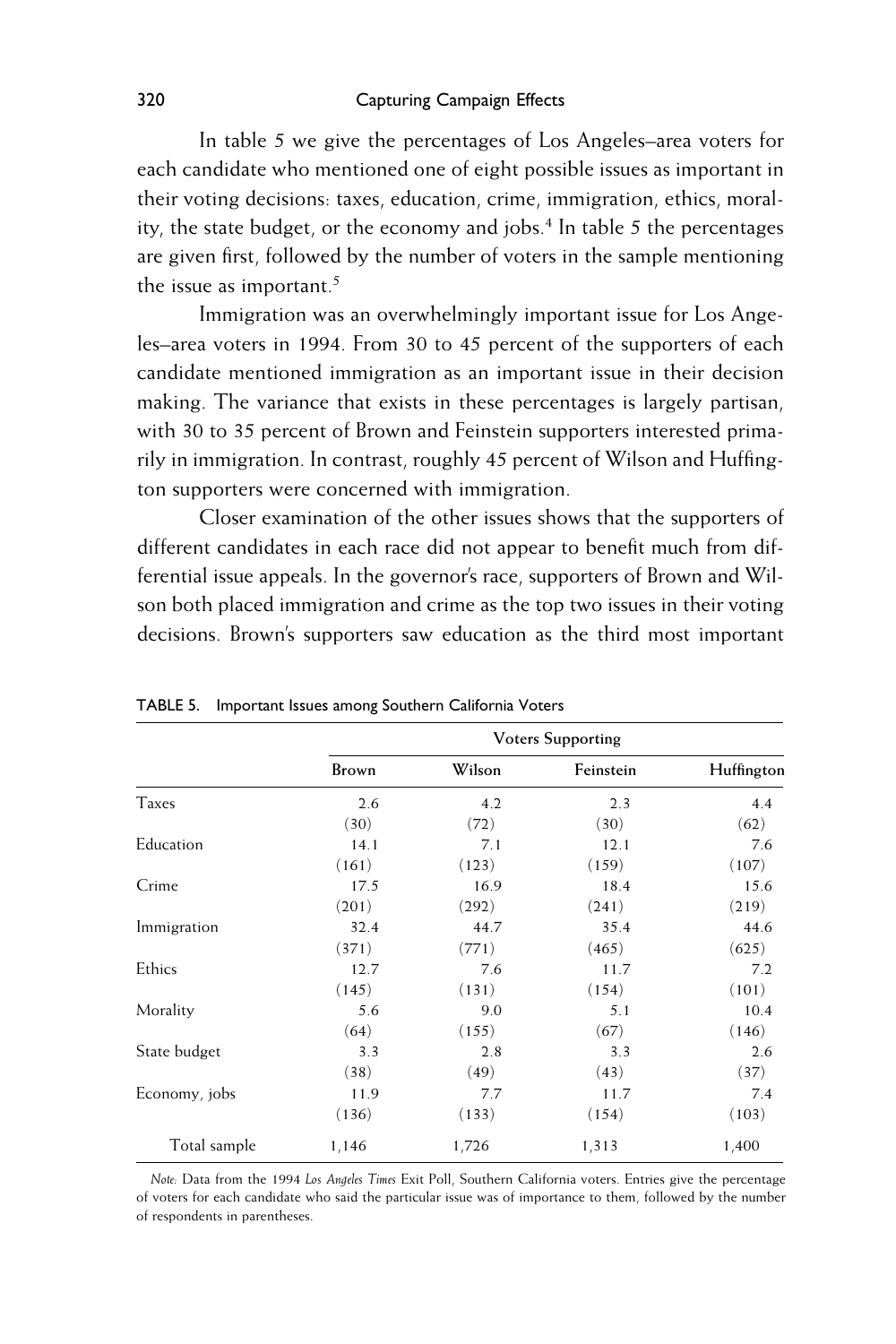issue, closely followed by personal ethics and the economy. Wilson's supporters, though, saw four issues in a rough tie for third place in importance: education, ethics, morality, and the economy. Notice also that more Brown supporters saw crime as an important issue than Wilson supporters, and Wilson tapped the crime hot button, whereas Brown did not.

A similar pattern holds in the Senate race. Again, immigration and crime are the two most important issues for both Feinstein and Huffington supporters. Feinstein's supporters show the same issue ordering as Brown's (education followed by ethics and the economy). Huffington's supporters have the same issue rankings as Wilson: morality, education, the economy, and ethics in a four-way tie).

While interesting, the simple results in table 5 give only the bivariate relationships between issue preferences and candidate support. To examine the multivariate impact of issue preferences on candidate choice, we estimated three bivariate probit models. In each set of bivariate probit models, one dependent variable is coded 1 for a Republican vote and 0 for a Democratic vote in the gubernatorial race. The second dependent variable is coded likewise for the Senate race. We use bivariate probit in this case, as there is strong reason to believe that a voter's choice in one race might impact his or her choice in the other race and that this mutual dependence of voter choice might be motivated by the information he or she receives from the candidate's advertisement strategies. The bivariate probit model controls for this type of mutual dependence by estimating the correlation between the error term of each vote choice model, and it will allow us to examine the joint impact of issue importance on voting in each race simultaneously.

We include seven dummy variables for issue preferences in each bivariate probit model, with each being coded 1 if the voter said that a particular issue was important to them and 0 otherwise (the economy and jobs is the excluded category, so all the coefficients we estimate for issue preferences in our probit models are interpreted as the effect of mentioning the particular issue *relative* to mentioning the economy and jobs as an important issue). As control variables, we include dummy variables for gender (1 for women, 0 for men) and minority status (1 for ethnic minorities, 0 for non–ethnic minorities). There also are controls for pocketbook voting, party identification, and ideology (personal finances is coded with the high category representing voters who felt they were better off, the middle category the same, and the lower category worse off; partisanship with Democratic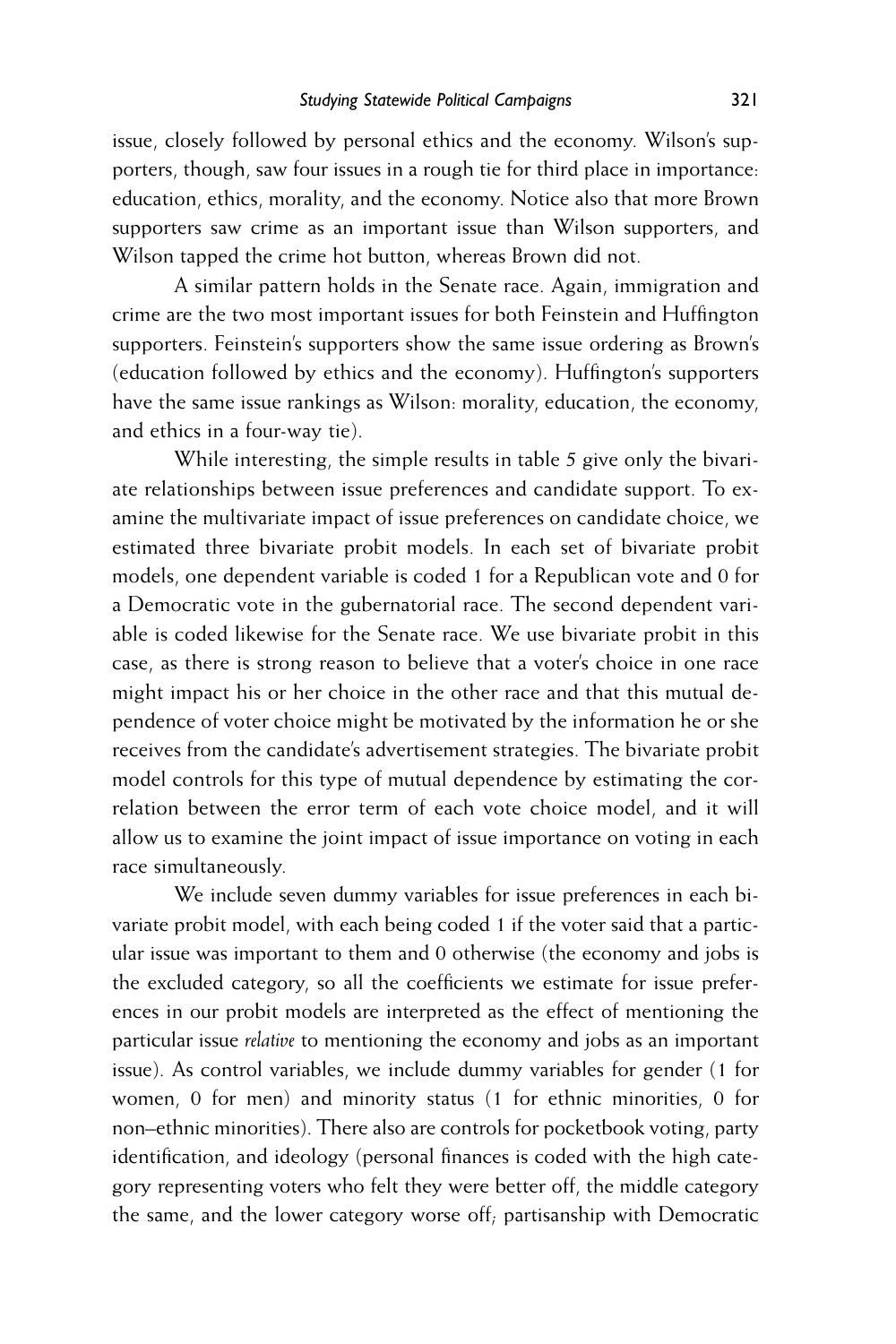identification is coded with the low category, independence the middle, and Republican identification the high category; ideology is coded as liberals with the low category and conservatives the high category, with moderates in the middle category).

To examine how the different issues impacted voter decision making, we estimate three different bivariate probit models. All of the estimation results are presented in table 6. The first two columns of table 6 give the bivariate probit results for the full sample of Southern California voters, with one column presenting estimation results for gubernatorial voting and the other, Senate voting. The next four columns of table 6 provide two

|                          | All SC Voters |         | <b>High Education</b> |         |          | Low Education |  |
|--------------------------|---------------|---------|-----------------------|---------|----------|---------------|--|
| Independent<br>Variables | Governor      | Senate  | Governor              | Senate  | Governor | Senate        |  |
| Constant                 | $-2.8*$       | $-2.9*$ | $-2.8*$               | $-3.1*$ | $-2.8*$  | $-2.6*$       |  |
|                          | .16           | .16     | .21                   | .21     | .26      | .24           |  |
| Taxes                    | $.38*$        | $.36*$  | $.36*$                | $.44*$  | $.39*$   | $.23*$        |  |
|                          | .08           | .08     | .11                   | .11     | .13      | .12           |  |
| Education                | $-.32*$       | $-.05$  | $-.44*$               | $-.06$  | $-.11$   | $-.04$        |  |
|                          | .09           | .09     | .11                   | .12     | .14      | .14           |  |
| Crime                    | $.28*$        | .02     | $.34*$                | .06     | $.19*$   | $-.09$        |  |
|                          | .07           | .07     | .10                   | .09     | .11      | .10           |  |
| Immigration              | $.42*$        | $.35*$  | $.36*$                | $.44*$  | $.52*$   | $.20*$        |  |
|                          | .07           | .07     | .10                   | .10     | .12      | .11           |  |
| Ethics                   | .06           | .06     | .13                   | $.23*$  | $-.02$   | $-.14$        |  |
|                          | .11           | .11     | .14                   | .14     | .18      | .18           |  |
| Morality                 | $.39*$        | $.51*$  | $.56*$                | $.65*$  | .23      | $.35*$        |  |
|                          | .14           | .14     | .19                   | .18     | .23      | .22           |  |
| State budget             | .06           | .08     | $-.17$                | $-.18$  | $.39*$   | $.43*$        |  |
|                          | .18           | .18     | .24                   | .24     | .28      | .28           |  |
| Gender                   | .08           | $-.08$  | .05                   | $-.09$  | .10      | $-.11$        |  |
|                          | .07           | .06     | .09                   | .09     | .10      | .01           |  |
| Minority                 | $-.58*$       | $-.26*$ | $-.28*$               | $-.31*$ | $-.93*$  | $-.34*$       |  |
|                          | .09           | .09     | .13                   | .15     | .13      | .13           |  |
| Personal                 | $-.05$        | $-.14*$ | $-.10*$               | $-.12*$ | .05      | $-.14*$       |  |
| Finances                 | .04           | .04     | .06                   | .05     | .07      | .07           |  |
| Party ID                 | $.89*$        | $.89*$  | $.94*$                | $.88*$  | $.86*$   | $.91*$        |  |
|                          | .04           | .04     | .06                   | .06     | .06      | .06           |  |
| Ideology                 | $.51*$        | $.50*$  | $.51*$                | $.53*$  | $.51*$   | $.49*$        |  |
|                          | .05           | .05     | .07                   | .07     | .08      | .08           |  |
| $\rho$                   | $.68*$        |         | $.71*$                |         | $.64*$   |               |  |
|                          | .03           |         | .04                   |         | .05      |               |  |
| Sample                   | 2,581         |         |                       | 1,437   | 1,123    |               |  |
| Log-likelihood ratio     | $-1,803.6$    |         | $-971.0$              |         | $-787.5$ |               |  |

#### TABLE 6. Probit Estimates

*Note:* Entries are bivariate probit estimates from the 1994 *Los Angeles Times* Exit Poll.

\*Statistically significant at the  $p = 0.05$  level, one-tailed tests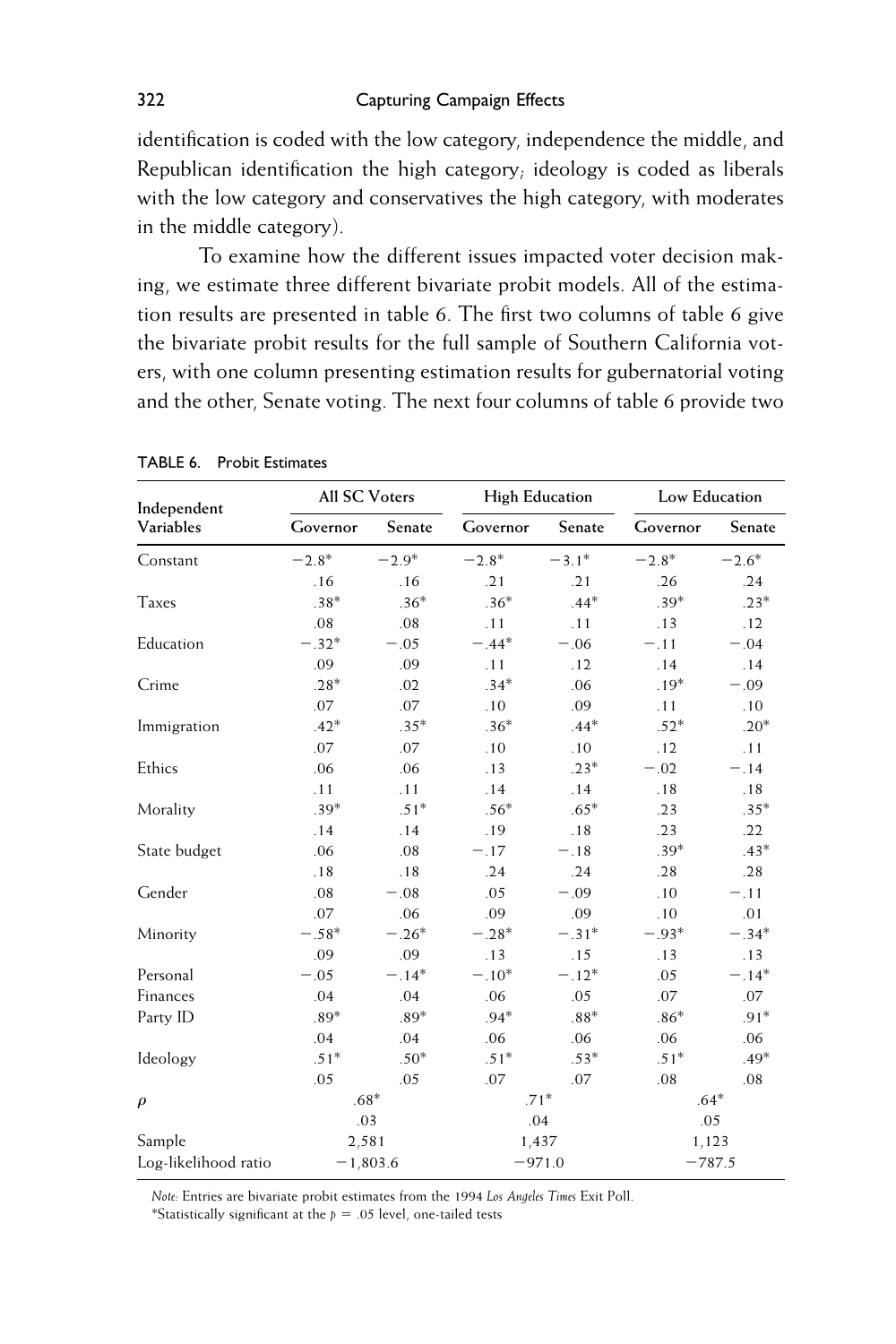reestimations of this full bivariate probit model, first for high education voters and then for low education voters. These latter two sets of bivariate probit results examine how media awareness influences the impact of candidate issue advertisements on voter decision making.<sup>6</sup>

In the full sample of Southern California voters, the coefficient estimates of primary interest are those for the issue preference variables. It is important to note that a number of these variables have statistically significant estimates. In the governor's race, taxes, education, crime, immigration, and morality all have statistically significant effects. The positive signs on these four parameters indicate that voters who thought that taxes, crime, immigration, or morality were important issues were significantly more likely to vote for Wilson, while voters who prioritized education were more likely to vote for Brown. Next, in the third column of table 6 are the results for Senate voting. Here, only three issue priorities have statistically significant effects on voting: taxes, immigration, and morality.

Do the results in table 3 demonstrate that candidate television advertisements had an impact on candidate choice? Perhaps. Recall table 1, where we gave the relative frequencies of candidate television advertisements on these same issues. We found that in the governor's race the candidates advertised mainly on crime, immigration, education, and the economy. In table 6 we present results that indicate that all of these issues were important to voters in this race. Furthermore, by stressing immigration, crime, and the economy, Wilson increased his support. Brown, on the other hand, obtained support for her emphasis on education.

In contrast, the candidates in the Senate race advertised much more frequently on issues of personal ethics and morality; they also advertised, but to a much lesser extent, about crime and immigration. Again, the Senate results in table 6 show that immigration appears to have been an important determinant of Senate voting. Also, morality was a strong influence on Senate voting.

The next issue we addressed was that of media awareness and its impact on voters' decisions. Ideally, we would use responses to questions directly measuring the voters' media exposure or campaign interest.<sup>7</sup> However, as the *Los Angeles Times* Exit Poll did not include questions of this sort, we instead used information gathered on the education level of the voters as a proxy for media exposure (Alvarez 1997). Thus, we stratified the sample into low and high education groups, with the basic criterion of classification being whether the voter had completed a college education. We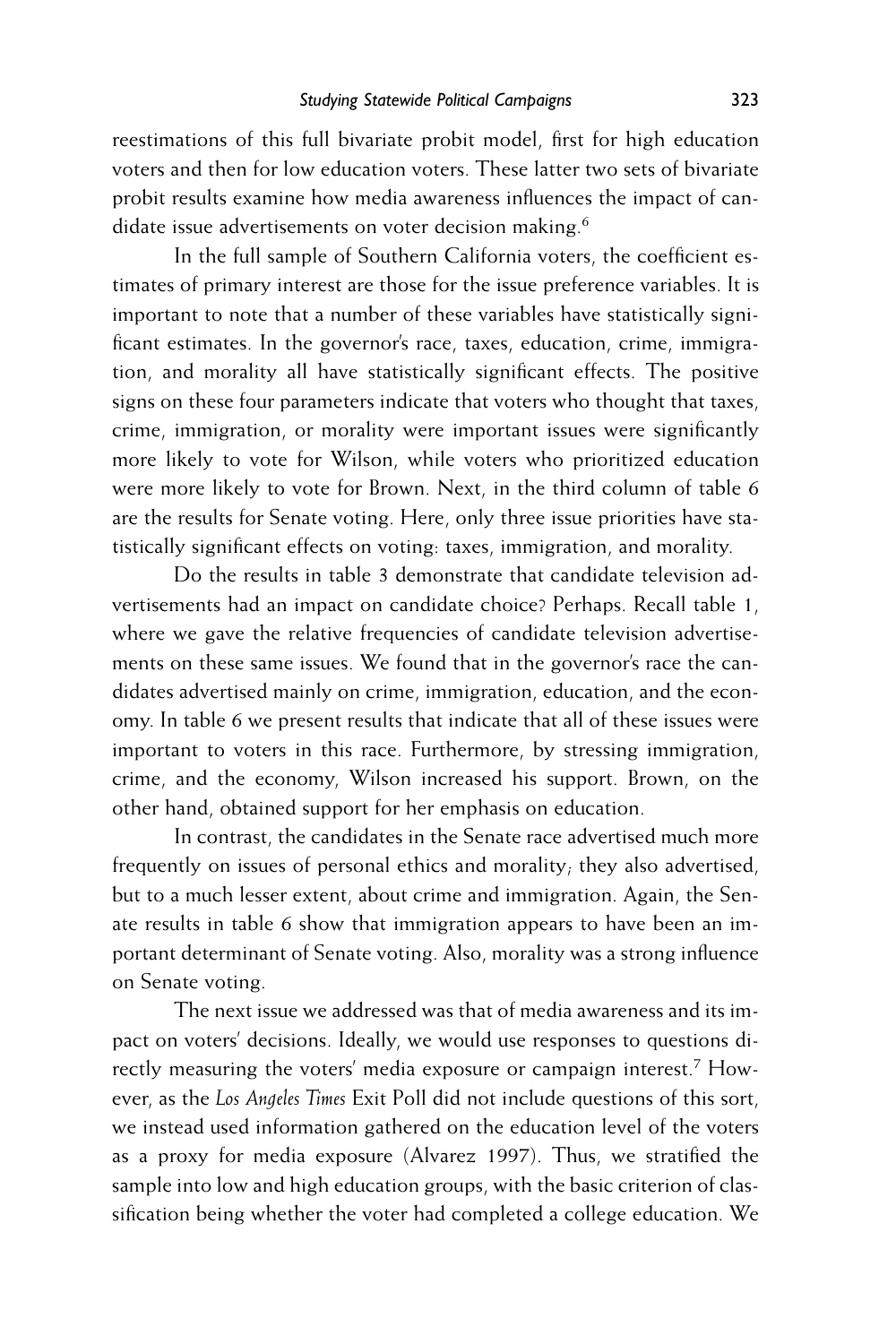### 324 Capturing Campaign Effects

estimated the bivariate probit models separately for each of the two groups, and the results are presented in the last four columns of table 6.

In table 6 four issues—taxes, crime, immigration, and the state budget—are statistically significant in gubernatorial voting for low education respondents. Of these, immigration seems to have the strongest influence on the likelihood of voting for Wilson, with taxes and crime well behind in estimated impact. But the high education voters, who we assume are more exposed to campaign advertisements, used more issue information in their voting: taxes, education, crime, immigration, and morality all are statistically significant predictors of their gubernatorial votes. For the high education voters, morality and education seem to have the strongest effects, with crime, taxes, and immigration slightly behind. The main difference between high and low education voters, then, lies in the emphasis that high education voters placed on education and morality and that low education voters placed on immigration. Since one of these issues (education) was emphasized in Brown's television advertisements, we conclude that exposure to television advertisements appears to enhance the importance of the issues stressed in the campaign in voter decisions.

The same analysis is repeated for Senate voting in table 6. Taxes, immigration, morality, and the state budget were again the important issues to low education Senate voters. But for high education Senate voters, who we argue are more exposed to candidate television advertisements, taxes, immigration, ethics, and morality are statistically significant. Thus, as in the gubernatorial race, candidate television advertisements reached more exposed individuals. Notice that there are two differences between high and low education Senate voters: for high education voters both ethics and morality were important components of their decisions and the state budget was not. Given the intense focus in the Senate race on both ethics and morality, and the understandable lack of focus on the state budgetary outlook, we conclude that more exposed voters may have been affected by the advertisements in the Senate race.

Another way to examine the impact of these different issues on voter choice and to see the degree of influence by candidate advertising focus is to use the bivariate probit results to make specific predictions about voter decisions under different "counterfactual" conditions. Using the bivariate probit results in table 6, we produce predicted probabilities that a hypothetical modal voter would cast ballots for Wilson and Huffington (a straight Republican ticket), for Brown and Huffington (a divided ticket), for Wilson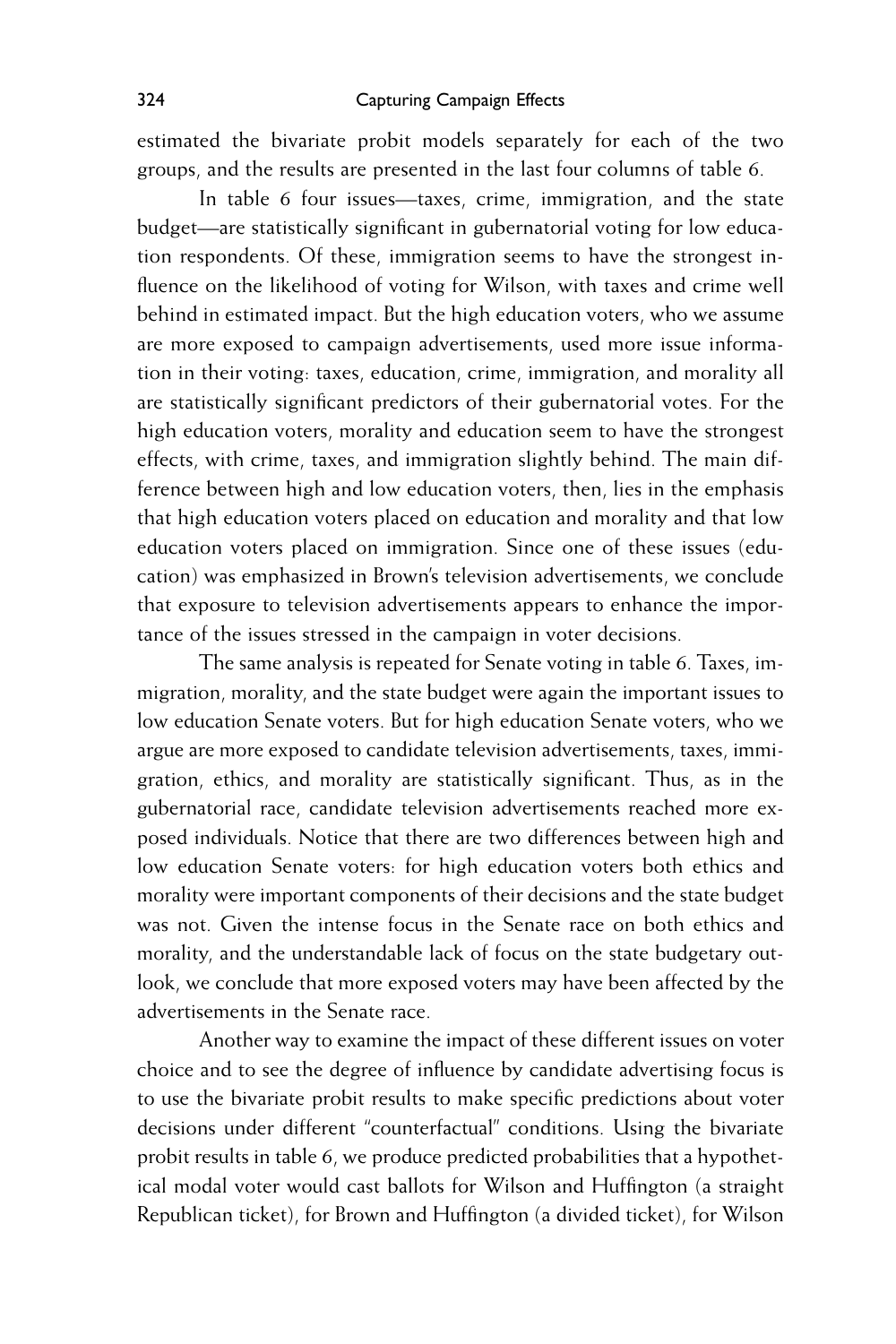and Feinstein (another divided ticket), or for Brown and Feinsten (a straight Democratic ticket) (these are called the "baseline" probabilities).<sup>8</sup> We then produce another set of predicted probabilities under the condition that only one of the issues was important for the hypothetical voter (these are called the "counterfactual" probabilities). Last, we subtract the "counterfactual" from the "baseline" probabilities and present these values in table 7. There, the top panel gives these counterfactual probability predictions for the full sample of Southern California voters; the middle panel, the high education subsample; and the bottom panel, the low education subsample. An entry in this table, then, gives the change in probability of casting a particular pair of votes, if the hypothetical voter thought the issues were important.

In terms of issues leading this hypothetical voter to cast a straightticket Republican vote, it is clear that taxes, immigration, and morality

|                           | Change in Probability of Voting          |                  |                  |                        |  |  |
|---------------------------|------------------------------------------|------------------|------------------|------------------------|--|--|
|                           | Wilson-Huffington                        | Brown-Huffington | Wilson-Feinstein | <b>Brown-Feinstein</b> |  |  |
| Southern California voter |                                          |                  |                  |                        |  |  |
| Taxes                     | 14                                       | $\overline{0}$   | 1                | $-15$                  |  |  |
| Education                 | $-5$                                     | 4                | $-7$             | 8                      |  |  |
| Crime                     | $\overline{4}$                           | $-2$             | $\overline{7}$   | $-8$                   |  |  |
| Immigration               | 14                                       | $\mathbf{0}$     | $\mathfrak{D}$   | $-16$                  |  |  |
| Ethics                    | $\overline{2}$                           | 1                | $\Omega$         | 3                      |  |  |
| Morality                  | 18                                       | 2                | $-3$             | $-17$                  |  |  |
| State budget              | $\overline{3}$                           | 1                | $\mathbf{0}$     | $-3$                   |  |  |
|                           | High education Southern California voter |                  |                  |                        |  |  |
| <b>Taxes</b>              | 13                                       | $-4$             | 3                | $-12$                  |  |  |
| Education                 | $-3$                                     | 1                | $-1$             | 3                      |  |  |
| Crime                     | $\mathfrak{D}$                           | $-5$             | 7                | $-3$                   |  |  |
| Immigration               | 14                                       | $-6$             | 6                | $-14$                  |  |  |
| Ethics                    | $-3$                                     | $-3$             | 3                | 3                      |  |  |
| Morality                  | 12                                       | 1                | $-3$             | $-11$                  |  |  |
| State budget              | 17                                       | $-1$             | $-2$             | $-15$                  |  |  |
|                           | Low education Southern California voter  |                  |                  |                        |  |  |
| Taxes                     | 15                                       | 1                | $-1$             | $-16$                  |  |  |
| Education                 | $-7$                                     | 5                | $-10$            | 12                     |  |  |
| Crime                     | $\overline{4}$                           | $-2$             | 9                | $-11$                  |  |  |
| Immigration               | 15                                       | 1                | $-1$             | $-16$                  |  |  |
| Ethics                    | $\overline{7}$                           | 2                | $-2$             | $-7$                   |  |  |
| Morality                  | 24                                       | 1                | $-2$             | $-23$                  |  |  |
| State budget              | $-6$                                     | $\overline{0}$   | $-1$             | 7                      |  |  |

### TABLE 7. Issue Effects

*Note:* Entries are the difference in the "counterfactual" and "baseline" probabilities computed from the bivariate probit estimates.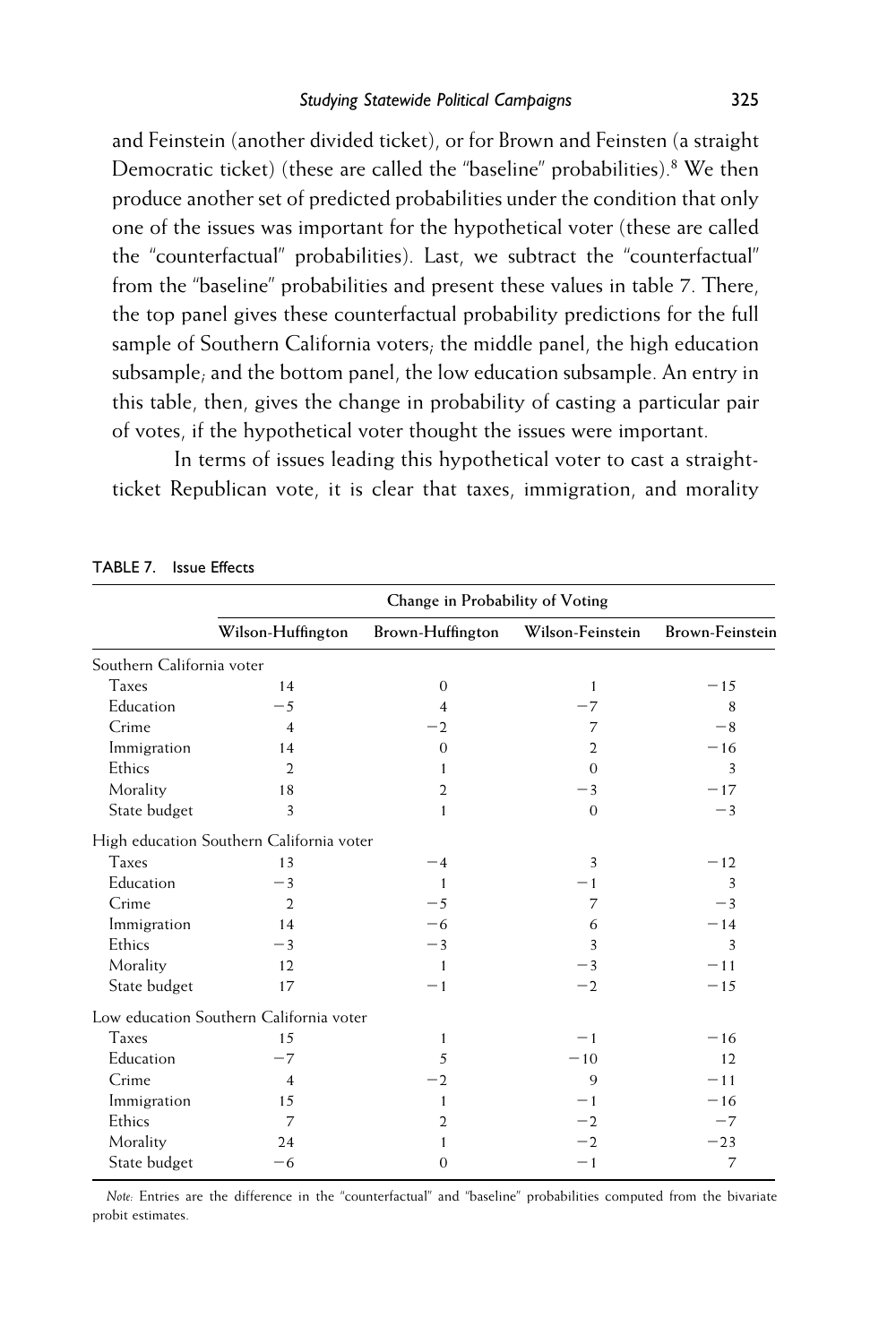### 326 Capturing Campaign Effects

were winning issues for Wilson and Huffington. As shown in the first column of table 7, the salience of these issues for this hypothetical Los Angeles voter would lead her to be fourteen (taxes), fourteen (immigration), or eighteen (morality) points more likely to vote for Wilson and Huffington on the basis of each issue alone. Returning to table 1, taxes and immigration were issues that were presented exclusively by Wilson and Huffington in their television advertising.

As for issues leading to a straight-ticket Democratic vote, it is clear by table 7 that only one issue worked for the Democrats—education. In the full sample results, if the hypothetical voter thought education was an important issue, she would be eight points more likely to vote for Brown and Feinstein. However, only Brown focused advertising on this issue.

For the Democrats, especially Dianne Feinstein, the issue of personal morality was clearly a loser. In the full sample results in the top panel of table 7, we see that, if the hypothetical voter thought this was an important issue, she would be seventeen points less likely to vote for Brown and Feinstein. This was the issue, though, that formed much of the basis for Feinstein's attack advertising against Huffington, and from our results, it does not appear that Feinstein was successful in gaining voter support through her attacks on Huffington's morality. Finally, there is one issue that seemed to lead this hypothetical voter to split her ticket: the issue of crime. In the full sample results, a voter who felt crime was an important issue was eight points less likely to cast a straight Democratic ticket but was seven points more likely to cast a vote for Pete Wilson and Dianne Feinstein. In table 1 we showed that crime formed much of the basis of Wilson's advertising, and it was one of the issues that both Huffington and Feinstein used in their advertising. The results in table 6 show that crime was an issue on which Pete Wilson and Dianne Feinstein were viewed as successful.

Our third expectation was that issues, in general, ought to have a greater impact in voting for governor than for Senator, since the governor's race generally was more issue focused than the Senate race (which was much more character oriented). We used the bivariate probit results from table 6 to test this hypothesis. We reestimated the same probit models, after excluding the issue variables in one of the vote choice equations. This produced a statistical test for the joint significance of issues in these voting models.<sup>9</sup> The relevant  $\chi^2$  statistics for testing the joint effects of issues in each model are presented in table 8.

In table 8 there is clear support for this expectation. First, notice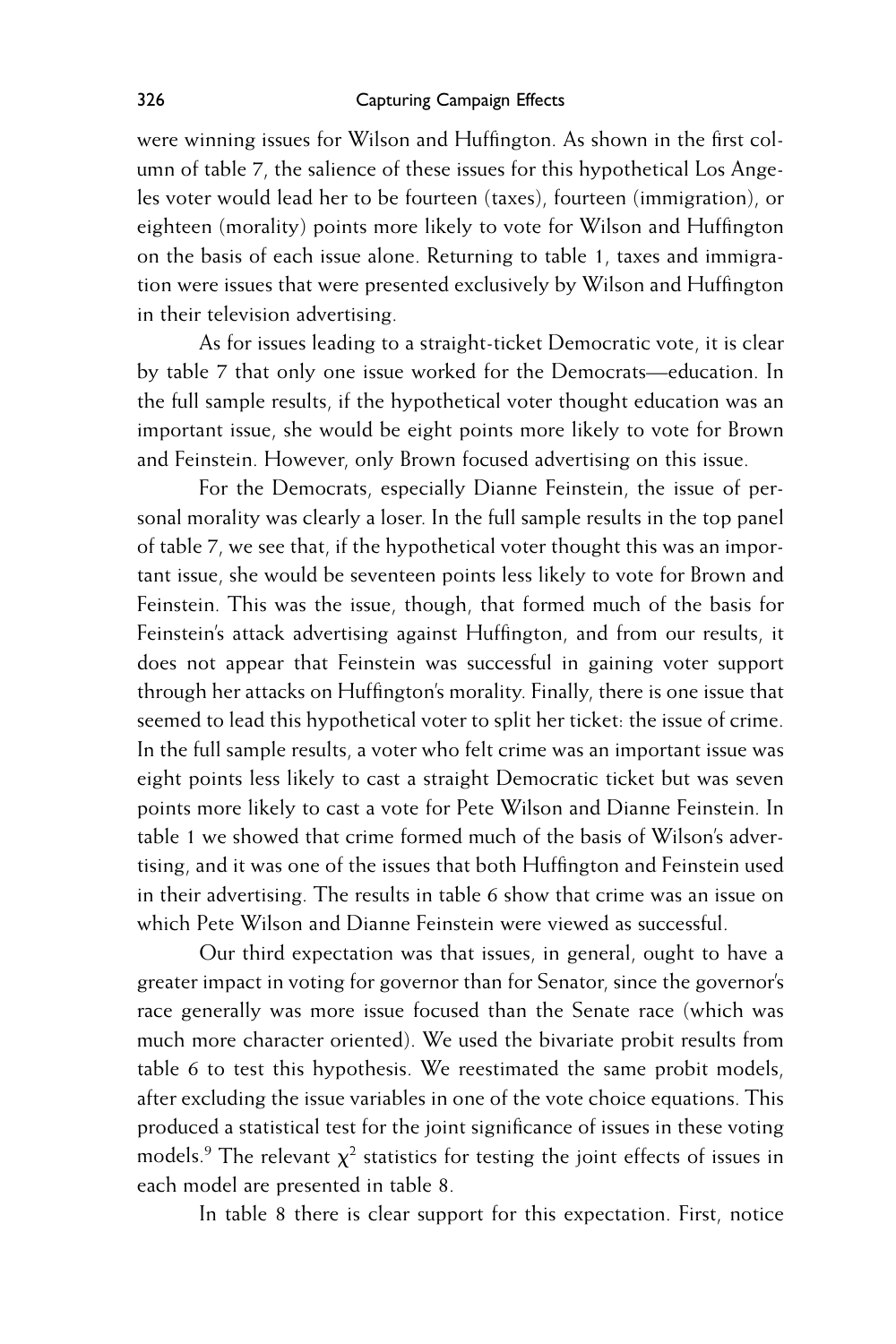that the  $\chi^2$  statistic for issue voting in the governor's race is much greater than the same  $\chi^2$  for issue voting in the Senate race. Further, the  $\chi^2$  statistics for issue voting in the governor's race in both the high and low education subsamples are much greater than in the Senate models. Both of these results provide strong support for the claim that with more issue discussion in the governor's race issues became more important to voters' decisions in that race. We also see in table 8 another important result: issues had the largest effect for highly educated voters in the governor's race. This verifies both our second and third expectations, since the voters most exposed to the media were the most reliant on issue voting in the race dominated by discussion of issues.10

# *Advertisements and Candidate Evaluations*

In this section we explore the hypothesis that candidate television advertisements change the general opinions voters have about the candidates or persuade people to vote for one candidate over the other. To test this, we use survey data from a different source: the Field Polls conducted during the general election among California voters. We use the July 12–17, September 13-18, and October 21-30 Field Polls.<sup>11</sup>

These three Field Polls are useful since each poll asked registered voters two important types of questions. The first were the general "positive-negative" evaluations of each candidate. The second were trial heats in each race, in which voters were asked to state which candidate they would vote for were the election to be held on the day of the interview.

In table 9 we give the "positive-negative" evaluations of each candidate in these three Field Polls. We present the percentages giving each evaluative response, and we calculate the net change over the general election period in the last column. Recall that Wilson ran mostly positive advertisements about himself; the negative attack advertisements he ran were mainly about Brown's stand on issues, three to four weeks before the election.

| Race     | <b>Full Sample</b> | Low Education | <b>High Education</b> |
|----------|--------------------|---------------|-----------------------|
| Governor | $92.1*$            | $33.4*$       | $62.1*$               |
| Senate   | 48.7*              | 12.8          | $45.1*$               |

TABLE 8. Tests for Issue Voting

*Note:* Entries are  $\chi^2$  statistics testing for the importance of issue voting in the probit results. Each test has seven degrees of freedom, and statistically significant entries are denoted by \*.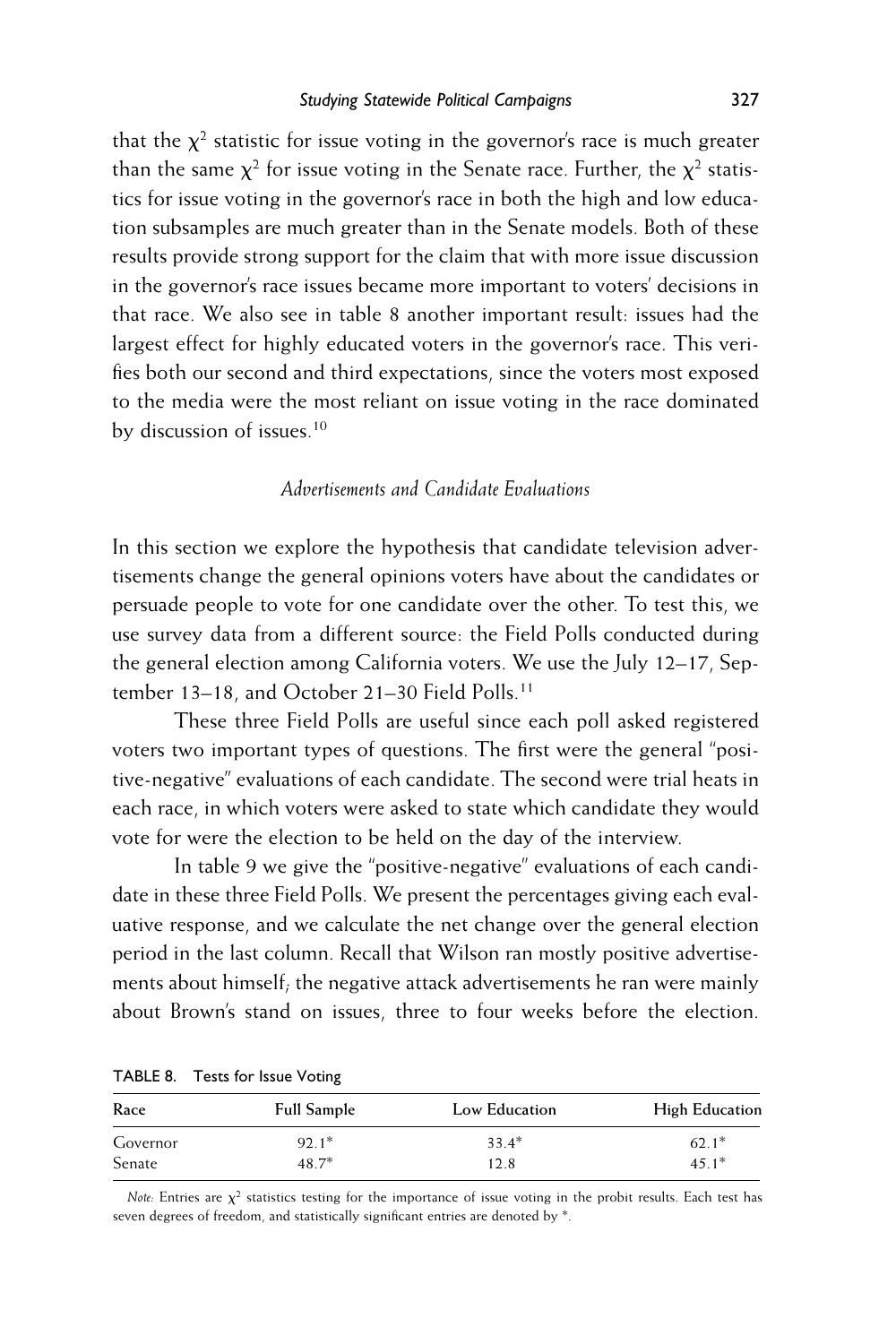Brown, on the other hand, ran attack advertisements in the middle of the race, mainly using positive advertisements at the end of the campaign. Therefore, if voters are being influenced by negative advertisements, their evaluations of either candidate could change; Brown's support could decrease if voters penalized her for running negative advertisements. On the other hand, Wilson's support could decrease if voters took Brown's attacks seriously.

The Senate race was primarily focused on negative attack advertisements. Huffington relied upon an advertising strategy that attacked Feinstein increasingly as the race progressed. Feinstein, on the other hand, al-

|            | July  | Sept. | Oct.  | Net<br>Change |
|------------|-------|-------|-------|---------------|
| Brown      |       |       |       |               |
| Positive   | 53.5  | 46.0  | 40.2  | $-13.3$       |
|            |       |       |       |               |
|            | (167) | (264) | (411) |               |
| Negative   | 23.4  | 37.1  | 44.2  | $+20.8$       |
|            | (73)  | (213) | (452) |               |
| No opinion | 23.1  | 16.9  | 15.6  | $-7.5$        |
|            | (72)  | (97)  | (160) |               |
| Wilson     |       |       |       |               |
| Positive   | 41.6  | 50.3  | 49.0  | $+7.4$        |
|            | (123) | (289) | (501) |               |
| Negative   | 51.7  | 44.1  | 45.8  | $-5.9$        |
|            | (153) | (253) | (469) |               |
| No opinion | 6.8   | 5.6   | 5.2   | $-1.6$        |
|            | (20)  | (32)  | (53)  |               |
| Huffington |       |       |       |               |
| Positive   | 29.5  | 31.9  | 26.4  | $-3.1$        |
|            | (92)  | (183) | (270) |               |
| Negative   | 21.5  | 28.7  | 45.1  | $+23.6$       |
|            | (67)  | (165) | (461) |               |
| No opinion | 49.0  | 39.4  | 28.5  | $-20.5$       |
|            | (153) | (226) | (292) |               |
| Feinstein  |       |       |       |               |
| Positive   | 47.0  | 47.0  | 39.5  | $-7.5$        |
|            | (139) | (270) | (404) |               |
| Negative   | 42.6  | 44.8  | 50.4  | $+7.8$        |
|            | (126) | (257) | (516) |               |
| No opinion | 10.5  | 8.2   | 10.1  | $-.4$         |
|            | (31)  | (47)  | (103) |               |

### TABLE 9. Changes in Candidate Positive-Negative Evaluation

*Note:* Entries are percentages, followed by sample sizes. These figures are from the July, September, and October Field Polls.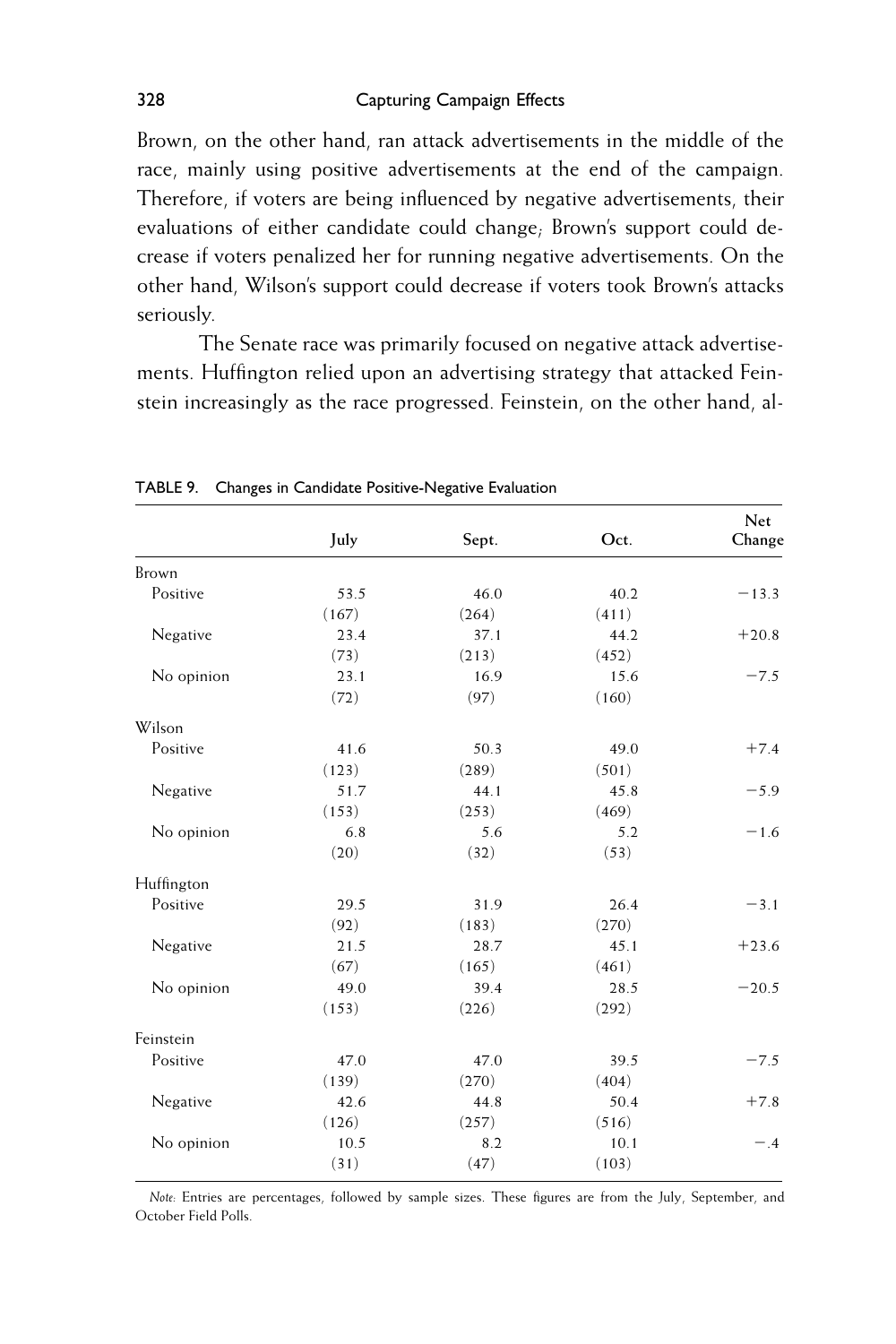most exclusively relied upon attack advertisements. Therefore, one should expect either of two possible dynamics in candidate evaluations: if negative advertisements against the opponent are successful, negative evaluations should rise and positive evaluations should fall during the campaigns; the other possible effect is that negative advertisements "backfire" and negatively influence the evaluations of their sponsor. Given that both candidates used mainly negative advertisements, it will be difficult to discern between these two explanations.

In table 9 it appears that Wilson might have won the battle of the airwaves. During the general election, his positive evaluations increased by 7 percent, his negative evaluations decreased by 6 percent, and the number of people who have no opinion about his evaluation decreased slightly. By running mainly positive television advertisements about his own positions and a few advertisements against Brown's character at the end of the campaign, Wilson seems to have led California voters toward more positive (and less negative) evaluations of himself. Kathleen Brown, on the other hand, seems to have been the loser of the television advertising battle. Her positive evaluations fell considerably (13 percent), while her negative evaluations rose greatly (by 21 percent). The fact that Brown's positive evaluations fell and her negative evaluations rose indicates that her mainly positive message did not resonate with the electorate—or that it did not get through to most voters.

To some extent, the same dynamic was observed in the Senate race. There, Huffington's positive evaluations fell slightly during the general election (3 percent), while his negative evaluations skyrocketed upward  $(24$  percent). Notice for Huffington, though, that the percentages of voters who said they had no opinion about Huffington fell considerably, from 49 percent in July to 29 percent in October. This indicates that Huffington was doing what challengers need to do—inform voters about their candidacy. The unfortunate problem for Huffington, though, was that, as the campaign wore on, the drop in the percentage of voters who had no opinion about Huffington was matched by the rise in the percentage of voters who had a negative evaluation of Huffington.

Feinstein's positive evaluations fell during the general election by 7 percent, and her negative evaluations rose by 8 percent. Feinstein began the general election with relatively high positive and negative evaluations (47 percent and 43 percent, respectively). The campaign produced a slight drop in her positive evaluations and a slight rise in her negative evaluations. The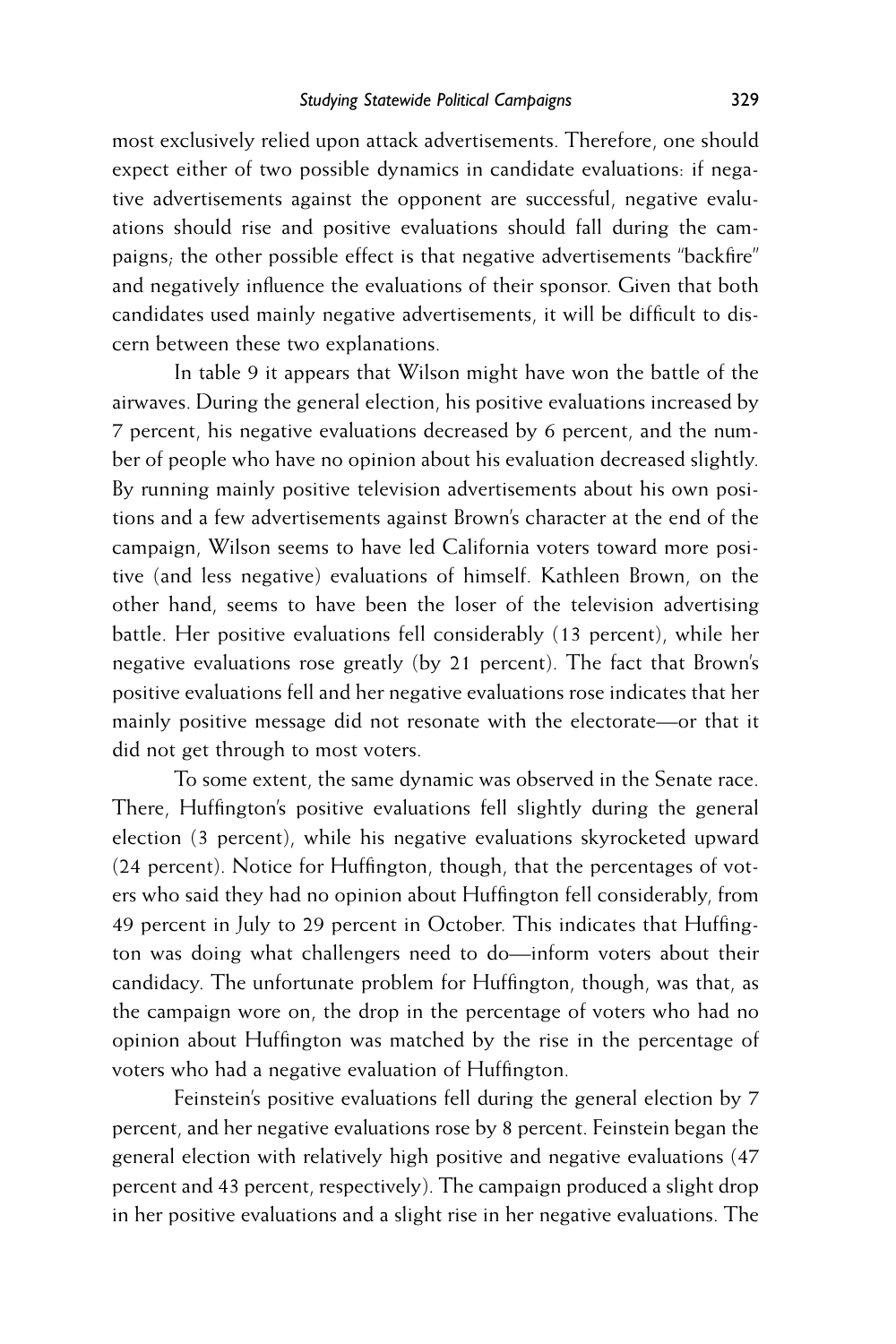### 330 Capturing Campaign Effects

evidence from the Senate race, then, indicates that attack advertising influenced the electorate in this election: As the intensity of attack advertisements increased, so did the negative evaluations of both candidates. Attacks were focused on the opponent's character, similar to Brown's attack advertisements. Huffington, who aired considerably fewer attack advertisements in the final weeks of the campaign than did Feinstein, seems to have been the loser in terms of voter evaluations.

The next pressing question concerns whether these changes in candidate evaluations, which seem to track the television advertising strategies of the candidates, influenced the basic preferences of voters in each race. In table 10 we present the changes in the percentages of voters who supported the candidates in each race, in the same three Field Polls.

In the top panel of table 10 we present the results for the governor's race. For Wilson, the changes appear dramatic. In July, about 39 percent of California voters supported Wilson, which put him slightly behind Brown in the polls. But by October, almost 51 percent of voters said they preferred Wilson, which gave him a lead in the polls of almost 10 percent, with only days to go before the election. This is a 12 percent increase in Wilson support, coming mainly from the ranks of undecided voters. This indicates that Wilson's positive advertisements—and the rise in his positive evaluations—led to a large change in support for Wilson among California's most important voters: those who were undecided in the early months of the general election.

|            | July  | Sept. | Oct.  | Net<br>Change |
|------------|-------|-------|-------|---------------|
| Brown      | 42.7  | 41.0  | 41.5  | $-1.2$        |
|            | (265) | (233) | (388) |               |
| Wilson     | 38.5  | 48.8  | 50.5  | $+12.0$       |
|            | (241) | (277) | (473) |               |
| Undecided  | 16.3  | 10.2  | 8.0   | $-8.3$        |
|            | (102) | (58)  | (75)  |               |
| Huffington | 39.0  | 44.5  | 41.0  | $+2.0$        |
|            | (237) | (252) | (366) |               |
| Feinstein  | 44.4  | 40.6  | 46.5  | $+2.1$        |
|            | (270) | (230) | (415) |               |
| Undecided  | 16.6  | 14.8  | 12.5  | $-4.1$        |
|            | (101) | (84)  | (112) |               |

TABLE 10. Changes in Candidate Projected Votes

*Note:* Entries are percentages, followed by sample sizes. These figures are from the July, September, and October Field Polls.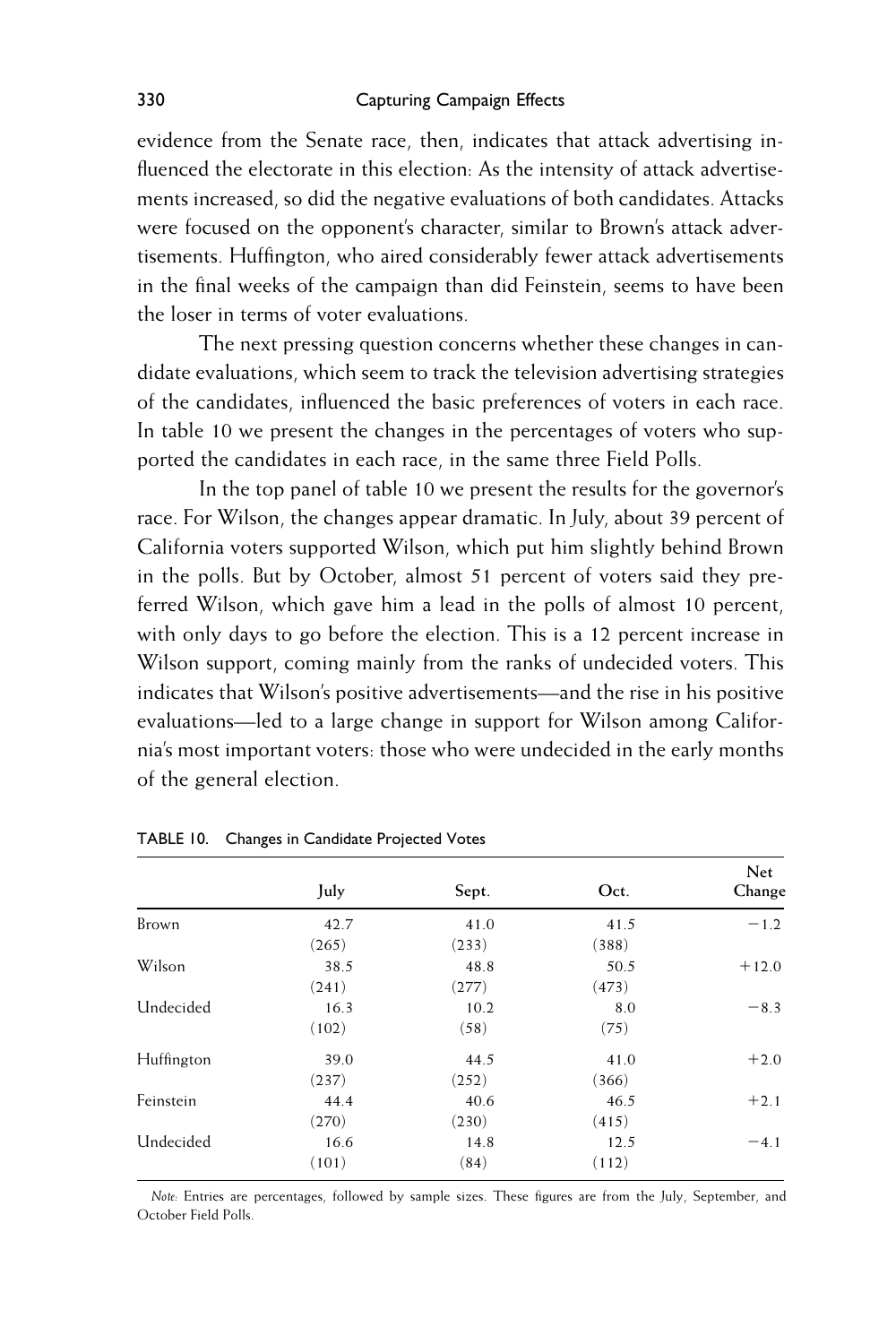In the lower panel of table 10 we give the same figures for the Senate race. The dynamics of candidate preference in this race are remarkable. In July, Feinstein had a 5.5 percent lead over Huffington. Though Feinstein fell behind Huffington in September, she regained her 5.5 percent lead over her opponent by October. The slight increase in support for both candidates (roughly 2 percent over the general election) was obtained from the ranks of the undecided voters, who split evenly for the two candidates by October. This shows that, while the attack strategies used by both candidates led to increased negative evaluations for the two candidates, the attack advertisements allowed Feinstein to keep Huffington's advances in the polls to a minimum.

## Conclusions

In this essay we have undertaken a careful case study of the television advertisement strategies used by four separate campaigns in two statewide races in California during the 1994 election. We have shown that in this particular set of campaigns there was dramatic heterogeneity in candidate television advertisements, which we argue was due to different strategies employed by each candidate.

We also showed that the advertising strategies used by the candidates did influence the target audience. We presented data from both exit polls taken on Election Day and from telephone polls taken throughout the general election period, which demonstrated the effect of campaigns on which issues mattered in candidate choices on Election Day and also showed the correlation of attack advertisement strategies and changes in general candidate evaluations. Finally, we presented evidence that advertisements did shape changes in candidate preferences over the course of the general election.

Obviously we examined only four individual campaigns, in a particular election year, occurring in a state in which candidates for statewide office are forced to rely heavily on television advertising. The fact that this is a case study does limit the generalizability of the results here regarding candidate television strategies and voter responses to those strategies. But we feel that this study does show that more work of this sort is desperately needed.

Political campaigns in general, and television advertisement campaigns in particular, are not well understood in the academic political science literature. In fact, there is still some debate as to whether campaigns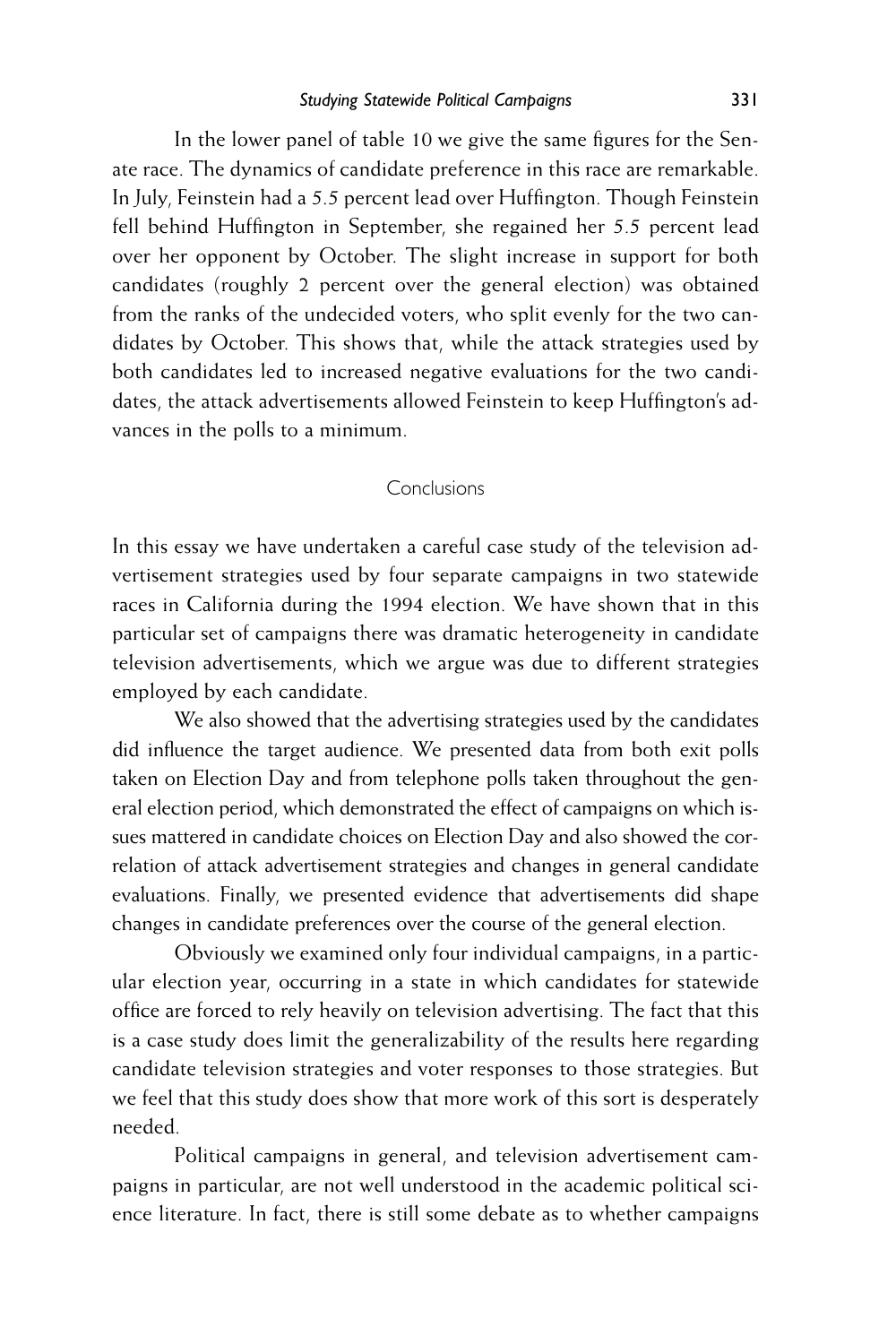"matter"—whether they influence the electorate in substantial ways  $(e.g.,)$ Finkel 1993). Unfortunately, there have been few systematic studies of campaigns, and those that have been undertaken have been primarily concerned with presidential election campaigns. While presidential elections are important to study, presidential elections have characteristics that make them poor cases for our exclusive analytical focus. First, there is little variation in the media coverage and intensity of presidential campaigns, at least in recent years (Alvarez 1997; Graber 1983; Patterson 1980). Without much variation across campaigns in coverage or intensity, it is difficult to imagine how presidential elections can shed much light on these important campaign variables. Second, the sample of presidential elections is quite limited. Obviously presidential elections occur every four years, so in the time for which we have reliable survey data, we only have a handful or so of cases of presidential elections.

In this essay we have focused on subnational races—in particular, statewide races for office. Moving our analytic focus from the national level to the state level should serve to enhance our ability to understand how campaigns operate and what effects they have on the electorate. In each four-year presidential election cycle, there are roughly one thousand races in congressional and gubernatorial elections, with dramatic variation in campaign intensity, resource utilization, television advertising, media coverage, and the number of candidate debates and appearances. It is clear that this is a laboratory well suited to the study of political campaigns in America that is underutilized.

Therefore, by studying how four different candidates in two different races in the same election year tried to target voters in the same geographic area, we can get a clear sense of how voters respond to campaign messages. Thus, when one campaign focuses on a particular issue but the other campaigns do not, and we find that voters become concerned about that particular issue over the election cycle, we may provide clear evidence of the effect of a campaign message. To this effect, it is clear that statewide campaigns provide a much better laboratory for studying campaigns than do presidential campaigns.

## **NOTES**

We thank the John Randolph Haynes and Dora Haynes Foundation for its support of this research project and the John M. Olin Foundation for its support of our research through a Faculty Fellowship. Kin Chang assisted with the collection of the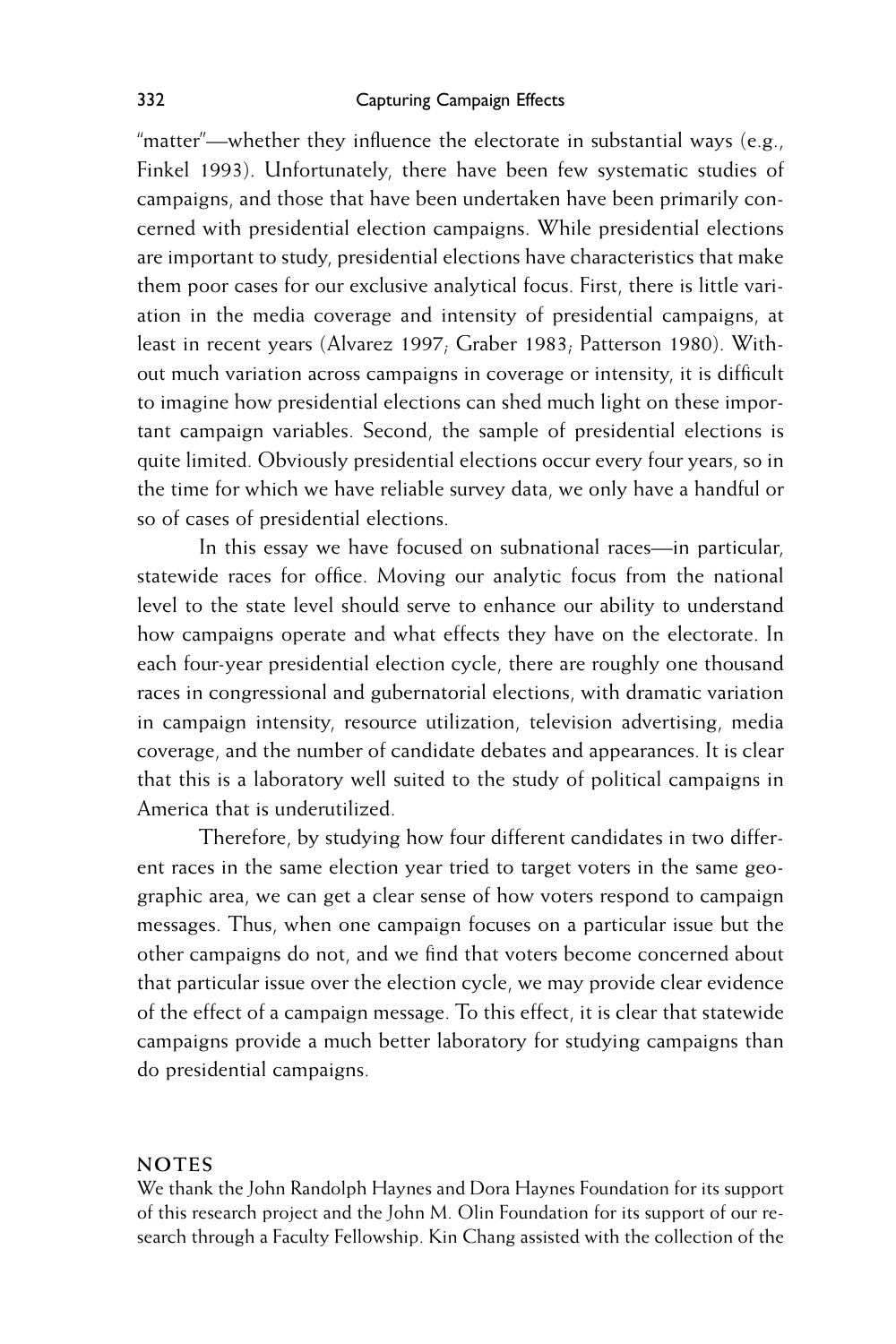data presented in this essay, and Reginald Roberts assisted with early analysis. Henry Brady and Richard Johnston provided invaluable comments on an earlier draft.

1. In the governor's race, Pete Wilson was the Republican incumbent and Kathleen Brown was his Democratic challenger. In the U.S. Senate race, Dianne Feinstein was the Democratic incumbent and Michael Huffington was her Republican challenger.

2. See Bartels and Vavreck 2000; and Jamieson, Waldman, and Sher 1998 for further explanation of these three categories.

3. Advertising focus and tone are often closely interrelated. Most advertisements targeting the opposing candidate are attacking or contrasting, while most advertisements about the candidate himself or herself are positive or contrasting. In the analysis that follows we concentrate on the tone of advertising in these campaigns.

4. The focus on only Los Angeles or Southern California voters in the survey data is to match up as closely as possible the survey data with the television advertisement data. It is obviously possible that the candidates ran different types or different mixes of advertisements in different parts of the state; this would only complicate and obfuscate the analysis of the television and survey data.

5. The question posed by the survey was, "Which issues—if any—were most important to you in deciding how to vote today? (Check up to two boxes)." The issues, in the order they appeared on the survey form, were taxes, education, crime, immigration, ethics, morality, business, environment, health care, state budget, economy, and none. The issues of business, environment, and health care were not used in this analysis since less than 1 percent of voters thought they were important and since they were not issues that the candidates discussed in their advertisements.

6. The interested reader will note that all of the estimates for each of the three bivariate probit models are statistically significant, indicating that indeed there is a substantial amount of unmeasured and correlated factors driving voters to make joint decisions in these two races.

7. Druckman (2002), for instance, designed an exit poll that asked respondents to which local newspapers they subscribed and how often they read the front page of their subscriptions. This, of course, is a superior way to measure exposure to news coverage of campaign messages, but it does not measure exposure and/or attention to actual campaign advertisements themselves.

8. The baseline probabilities for the full sample are .27 (Wilson-Huffington), .07 (Brown-Huffington), .20 (Wilson-Feinstein), and .46 (Brown-Feinstein); for the high education sample, .25 (Wilson-Huffington), .05 (Brown-Huffington), .22 (Wilson-Brown), and .48 (Brown-Feinstein); and for the low education sample, .37 (Wilson-Huffington), .14 (Brown-Huffington), .14 (Wilson-Feinstein), and .35 (Brown-Feinstein).

9. This is the standard test for joint significance in discrete choice models, where twice the difference between the log-likelihoods of the restricted and unrestricted models has a  $\chi^2$  distribution, with the degrees of freedom being equal to the number of restrictions being tested.

10. Recall that higher education was used as a proxy for media awareness.

11. The Field Institute conducts the California Poll at various times throughout each year. They are telephone surveys of the adult population of California.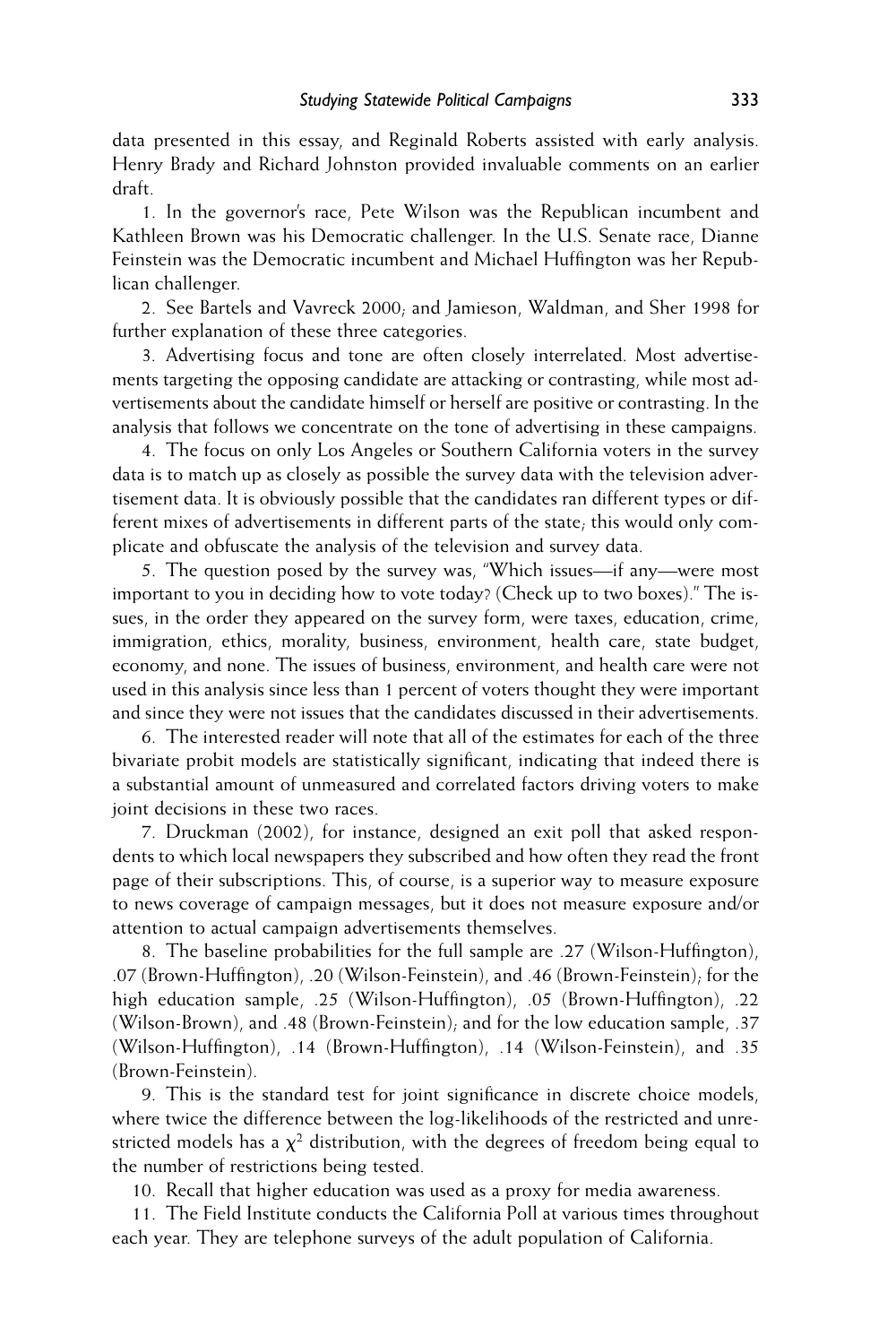**REFERENCES**

- Allsop, D., and H. F. Weisberg. 1988. "Measuring Change in Party Identification in Election Campaigns." *American Journal of Political Science* 32:996–1017.
- Alvarez, R. M. 1997. *Information and Elections.* Ann Arbor: University of Michigan Press.
- Ansolabehere, S., and S. Iyengar. 1995. *Going Negative.* New York: Free Press.
- Ansolabehere, S., S. Iyengar, A. Simon, and N. Valentino. 1994. "Does Attack Advertising Demobilize the Electorate?" *American Political Science Review* 88:829–38.
- Bartels, L. M., and L. Vavreck. 2000. *Campaign Reform: Insights and Evidence.* Ann Arbor: University of Michigan Press.
- Basil, M., C. Schooler, and B. Reeves. 1991. "Positive and Negative Advertising: Effectiveness of Ads and Perceptions of Candidates." In *Television and Political Advertising—Volume I: Psychological Processes, Communication and Society,* ed. F. Biocca. Hillsdale, NJ: Lawrence Erlbaum.
- Berelson, B., P. F. Lazarsfeld, and W. McPhee. 1954. *Voting: A Study of Opinion Formation in a Presidential Campaign.* Chicago: University of Chicago Press.
- Brians, C. L., and M. P. Wattenberg. 1996. "Campaign Issue Knowledge and Salience: Comparing Reception from TV Commercials, TV News and Newspapers." *American Journal of Political Science* 40:145–71.
- Campbell, A., P. E. Converse, W. E. Miller, and D. E. Stokes. 1960. *The American Voter.* New York: Wiley.
- Combs, J. E. 1979. "Political Advertising as a Popular Myth-Making Form." *Journal of American Culture* 2:331–40.
- Dalager, Jon K. 1996. "Voters, Issues, and Elections: Are the Candidates' Messages Getting Through?" *Journal of Politics* 58:486–515.
- Druckman, J. 2002. "Priming the Vote: Campaign Effects in a U.S. Senate Election." Working Paper, University of Minnesota, Minneapolis.
- Faber, R. J., and M. C. Storey. 1984. "Recall of Information from Political Advertisements." *Journal of Advertising* 13:39–44.
- Ferejohn, J. A., and R. G. Noll. 1978. "Uncertainty and the Formal Theory of Political Campaigns." *American Political Science Review* 72:492–505.
- Finkel, S. E. 1993. "Reexamining the 'Minimal Effects' Model in Recent Presidential Campaigns." *Journal of Politics* 55:1–21.
- Fiorina, M. P. 1981. *Retrospective Voting in American National Elections.* New Haven: Yale University Press.
- Freedman, P., and K. Goldstein. 1999. "Measuring Media Exposure and the Effects of Negative Campaign Ads." *American Journal of Political Science* 43:1189–208.
- Fridkin Kahn, K., and P. J. Kenney. 2002. "The Slant of the News: How Editorial Endorsements InBuence Campaign Coverage and Citizens' Views of Candidates." *American Political Science Review* 96:381–94.
- Garramone, G. M. 1984. "Voter Responses to Negative Political Ads." *Journalism Quarterly* 61:250–59.
	- ———. 1985. "Effects of Negative Political Advertising: The Roles of Sponsor and Rebuttal." *Journal of Broadcasting and Electronic Media* 29:147–59.
- Garramone, G. M., C. K. Atkin, B. E. Pinkleton, and R. T. Cole. 1990. "Effects of Negative Advertising on the Political Process." *Journal of Broadcasting and Electronic Media* 34:299–311.